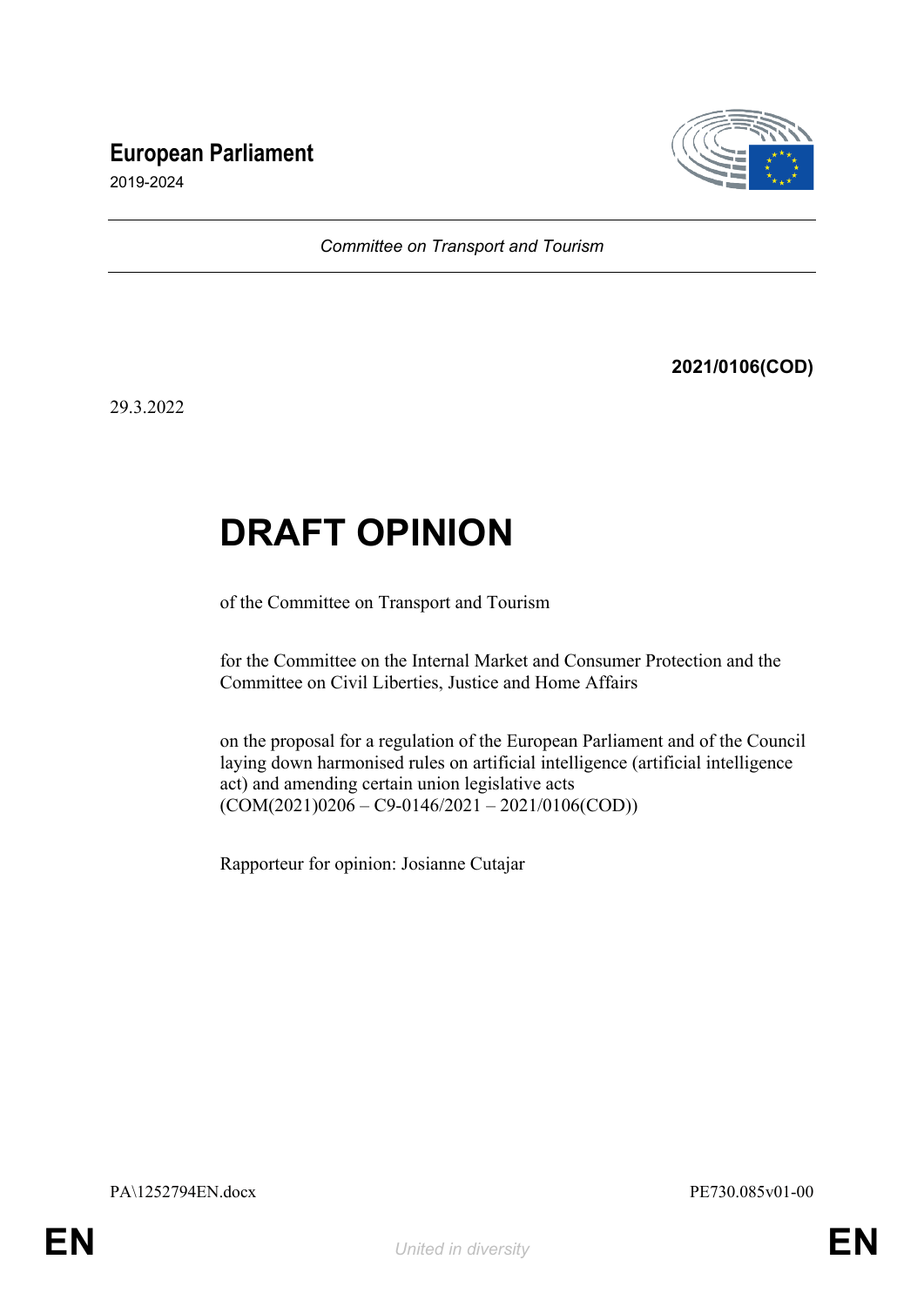PA\_Legam

**EN**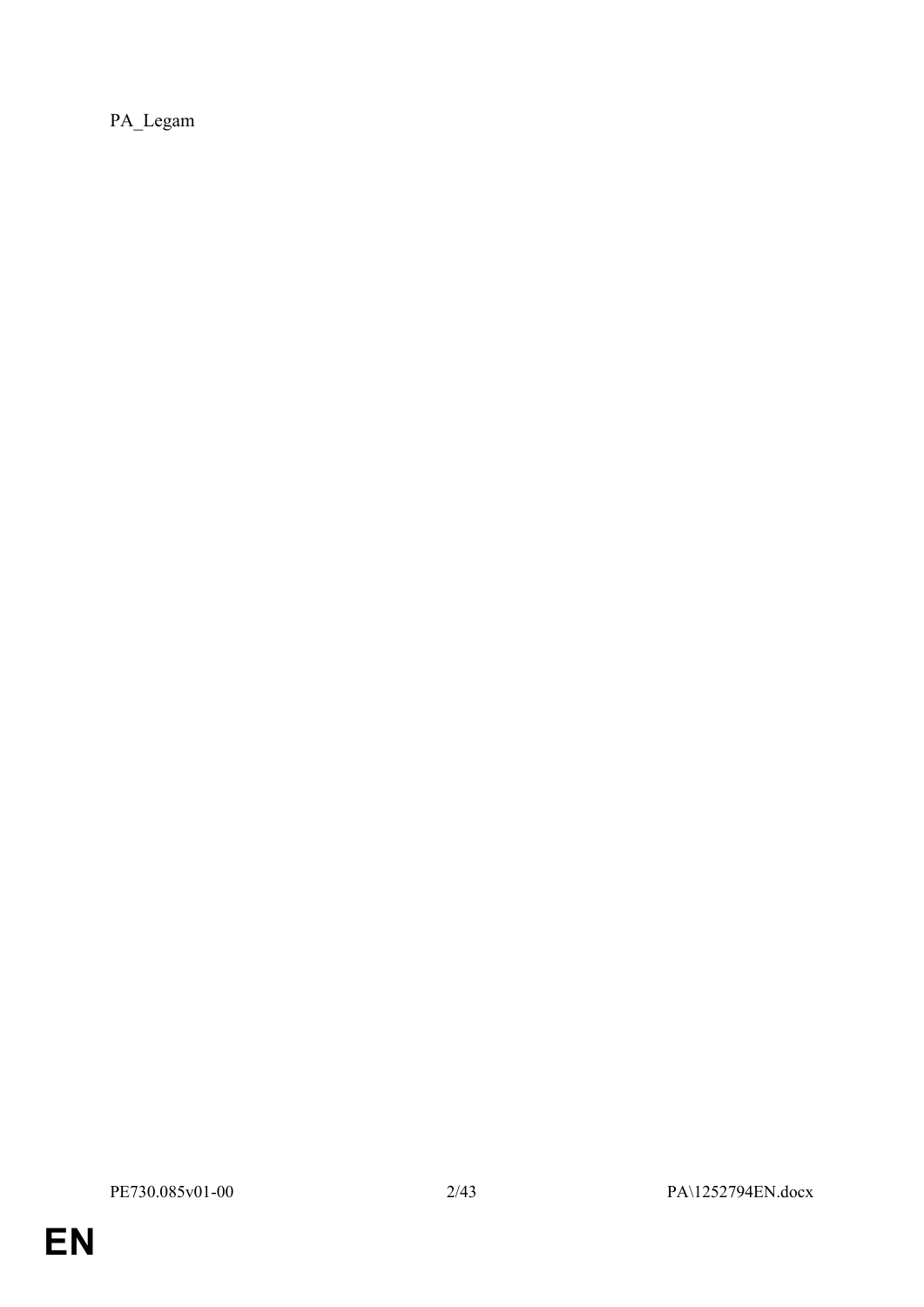### **SHORT JUSTIFICATION**

The Rapporteur supports the development of an EU legislative framework on Artificial Intelligence, a necessary step to ensure the Union becomes leader in the field, all while upholding our European values. The horizontal risk-based approach of the Artificial Intelligence Act will create a system in which rules will apply exclusively to applications of AI systems where threats may occur. This selective approach will allow the Union to continue developing its AI sector without hindering technological progress and digital transformation.

Transport is a sector posed to benefit greatly from the integration of AI systems in its every day operations and logistics. The application of AI systems can help achieve the EU's safety, environmental and, in some instances, societal objectives for the sector. The Union must therefore aim at removing those existing barriers that hinder development and investment, first among all, legal fragmentation and uncertainty, which hurts business and customers.

The key elements of the Rapporteur's report are the following:

- $\Box$  Ensuring the AI Act does not overlap with sectoral legislation by imposing double/conflicting obligations on transport actors;
- $\Box$  Promoting the development of, and upholding, international standards, that are particularly important for the transport sector;
- $\Box$  Fostering Research and Innovation to ensure the EU's transport sector develops its own know-how in the implementation of AI, while upholding the highest ethical standards.

The general approach to the opinion by the Rapporteur has been to give a voice to the transport sector on the AI Act. For this reason, amendments had to be carefully drafted within the scope of the TRAN Committee, a complicated task when dealing with harmonized legislation. Still, the Rapporteur believes that in instances where horizontal provisions clearly affect transport, the TRAN Committee should have a say. In addition, some amendments have been included to clarify the key messages of the Commission's report, such as in the case of the definition of AI systems and High-Risk, which are both essential for transport.

Following the consultation and research phase for this work, three clear issues emerged from a TRAN perspective. First, each segment of transport already presents, in different degrees and forms, sectoral legislation, provisions or initiatives to ensure the highest level of safety when it comes to AI system integration. Aviation, road, rail and maritime, all require measures specifically tailored to the sector to ensure the successful management of operations and services, while upholding the highest level of security. Harmonized legislation might fall short of the required measures to guarantee the aforementioned safety in the sector. For this reason, it was paramount to stress in the AI Act the need for sectoral legislation to be respected and prevail, in some instances, over harmonized rules. This was indeed the intention of the Commission as clear from Annex II, Part B. Yet, the text required further detail.

Secondly, due to the international nature of transport, a second key element that emerged from assessment is that international procedures are already in motion to develop global norms and guidelines for the safety of AI systems for each sector. It would be preferable therefore, that such global standards are respected and integrated in EU law and standards. Generally speaking, EU standards are developed through formal agreements between the European Standardization

PA\1252794EN.docx 3/43 PE730.085v01-00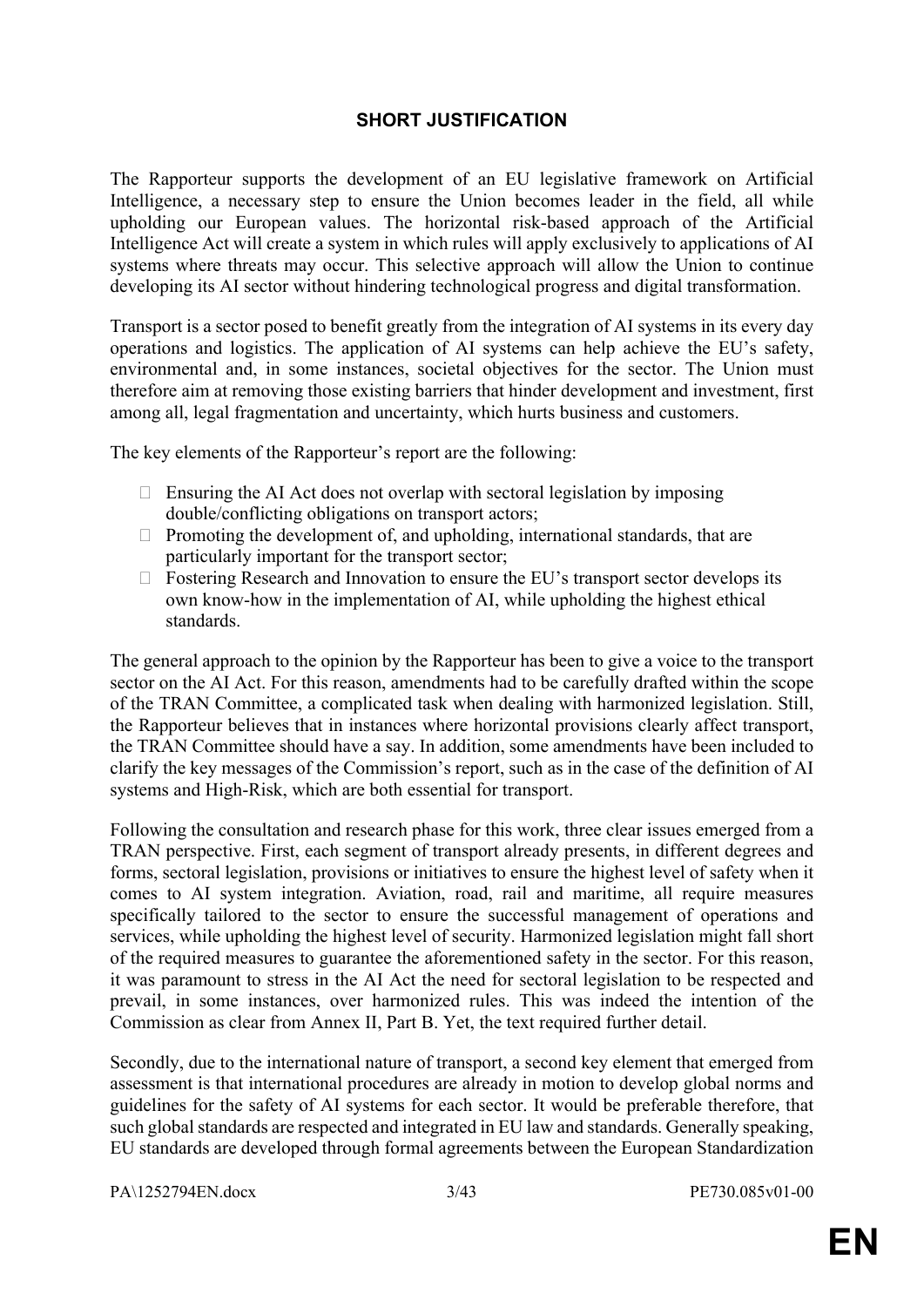Organizations (ESOs) and International Standardization Organizations, which allows them in practice to work together. Nonetheless, in the interest of preserving the competitiveness of the EU's transport sector vis-a-vis other regions, the language and provisions in the AI Act had to be strengthened to ensure provisions on AI for transport are respectful of the international norms and standards.

Lastly, Research and Development is the motor for the digitalization of each sector, let alone transport. New harmonized rules on AI must not impede research where such research is limited to controlled environments and the studied AI System is not placed onto the market. For this reason, language is added to clarify the scope in this regard. It must be noted, that the Commission proposal presents measures in support of innovation through specific articles on sandboxes and small-scale providers. Here, however, the Rapporteur amends to ensure Small and Medium Enterprises (SMEs) are able to benefit from such provisions.

Further minor amendments by the Rapporteur cover transparency of algorithms for transport work (simply reflecting Commission's language in Annex III), an understanding of Human Oversight in the context of transport, and clarification on errors in data sets.

### **AMENDMENTS**

The Committee on Transport and Tourism calls on the Committee on the Internal Market and Consumer Protection and the Committee on Civil Liberties, Justice and Home Affairs, as the committees responsible, to take into account the following amendments:

**Amendment 1**

**Proposal for a regulation Recital 5 a (new)**

*Text proposed by the Commission Amendment*

*(5a) Union legislation on artificial intelligence should be accompanied by actions aimed at addressing the main barriers hindering the digital transformation of the economy. Such measures should focus on education, upskilling and reskilling of workers, fostering investment in research and innovation, and boosting security in the digital sphere in line with initiatives aimed at achieving the targets of the Digital Decade. Digital transformation should occur in a harmonized manner across regions, paying particular attention to less digitally developed areas of the Union.*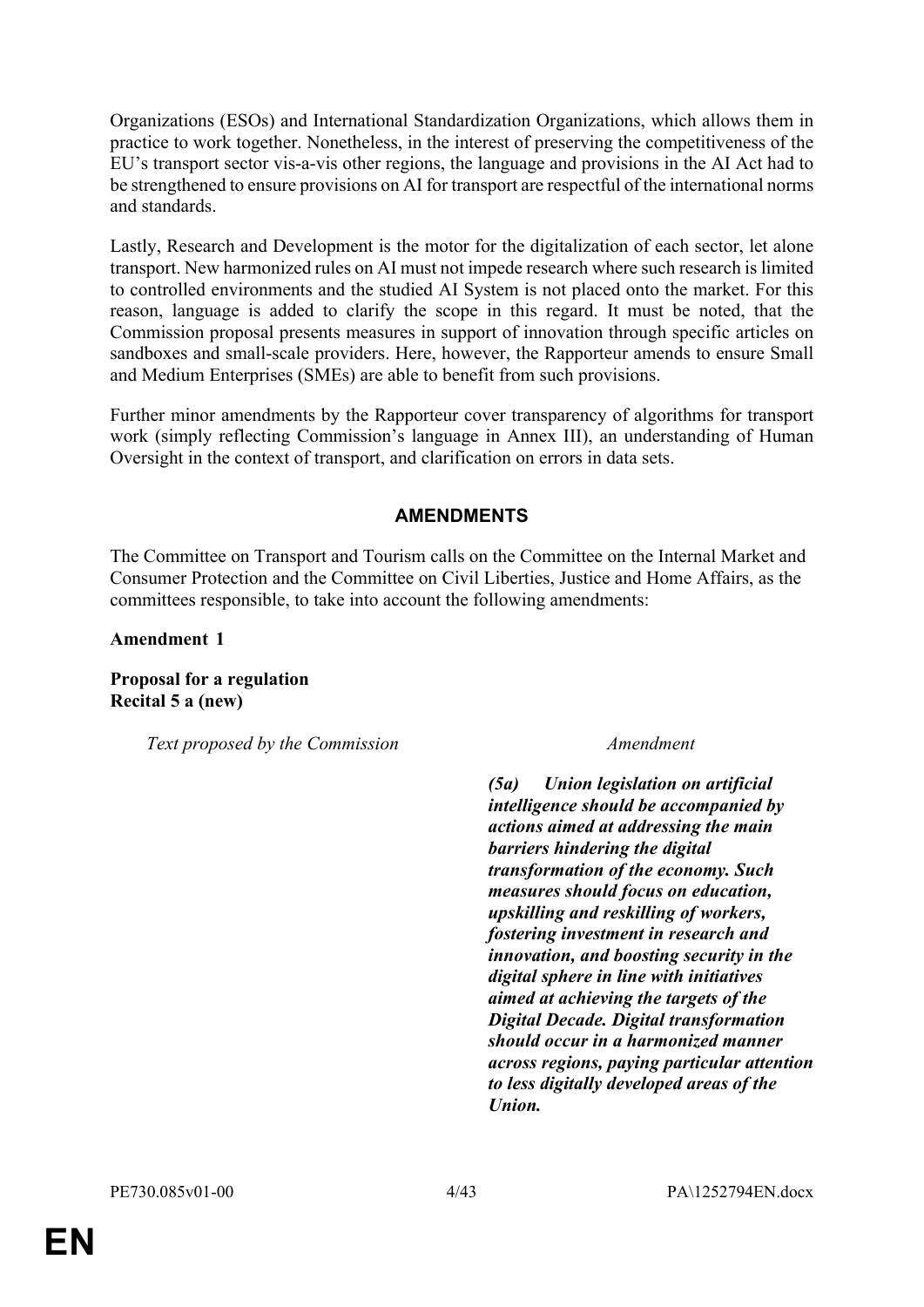### **Proposal for a regulation Recital 6**

#### *Text proposed by the Commission Amendment*

(6) The notion of AI system should be clearly defined to ensure legal certainty, while providing the flexibility to accommodate future technological developments. The definition should be based on the key functional characteristics of the software, in particular the ability, *for* a given set of *human-defined* objectives*, to* generate outputs *such as* content, predictions, recommendations, or decisions which influence the environment with which the system interacts, be it in a physical or digital dimension. AI systems can be designed to operate with varying levels of autonomy and be used on a standalone basis or as a component of a product, irrespective of whether the system is physically integrated into the product (embedded) or serve the functionality of the product without being integrated therein (non-embedded). The definition of AI system should be complemented by a list of specific techniques and approaches used for its development, which should be kept up-to–date in the light of market and technological developments through the adoption of delegated acts by the Commission to amend that list.

(6) The notion of AI system should be clearly defined to ensure legal certainty, while providing the flexibility to accommodate future technological developments. The definition should be based on the key functional characteristics of the software, *and possibly also the hardware.1a.* In particular, *for the purpose of this Regulation, AI systems should be intended as having* the ability, *on the basis of machine- and/or human-based data and inputs, to infer the way to achieve* a given set of *human-defined* objectives *through learning, reasoning or modelling and* generate *specific* outputs *in the form of* content *for generative AI systems*, *as well as* predictions, recommendations, or decisions which influence the environment with which the system interacts, be it in a physical or digital dimension. AI systems can be designed to operate with varying levels of autonomy and be used on a standalone basis or as a component of a product, irrespective of whether the system is physically integrated into the product (embedded) or serve the functionality of the product without being integrated therein (non-embedded). The definition of AI system should be complemented by a list of specific techniques and approaches used for its development, which should be kept up-to–date in the light of market and technological developments through the adoption of delegated acts by the Commission to amend that list.

 $\overline{\phantom{a}}$  , where  $\overline{\phantom{a}}$ 

*<sup>1</sup>a https://digital-*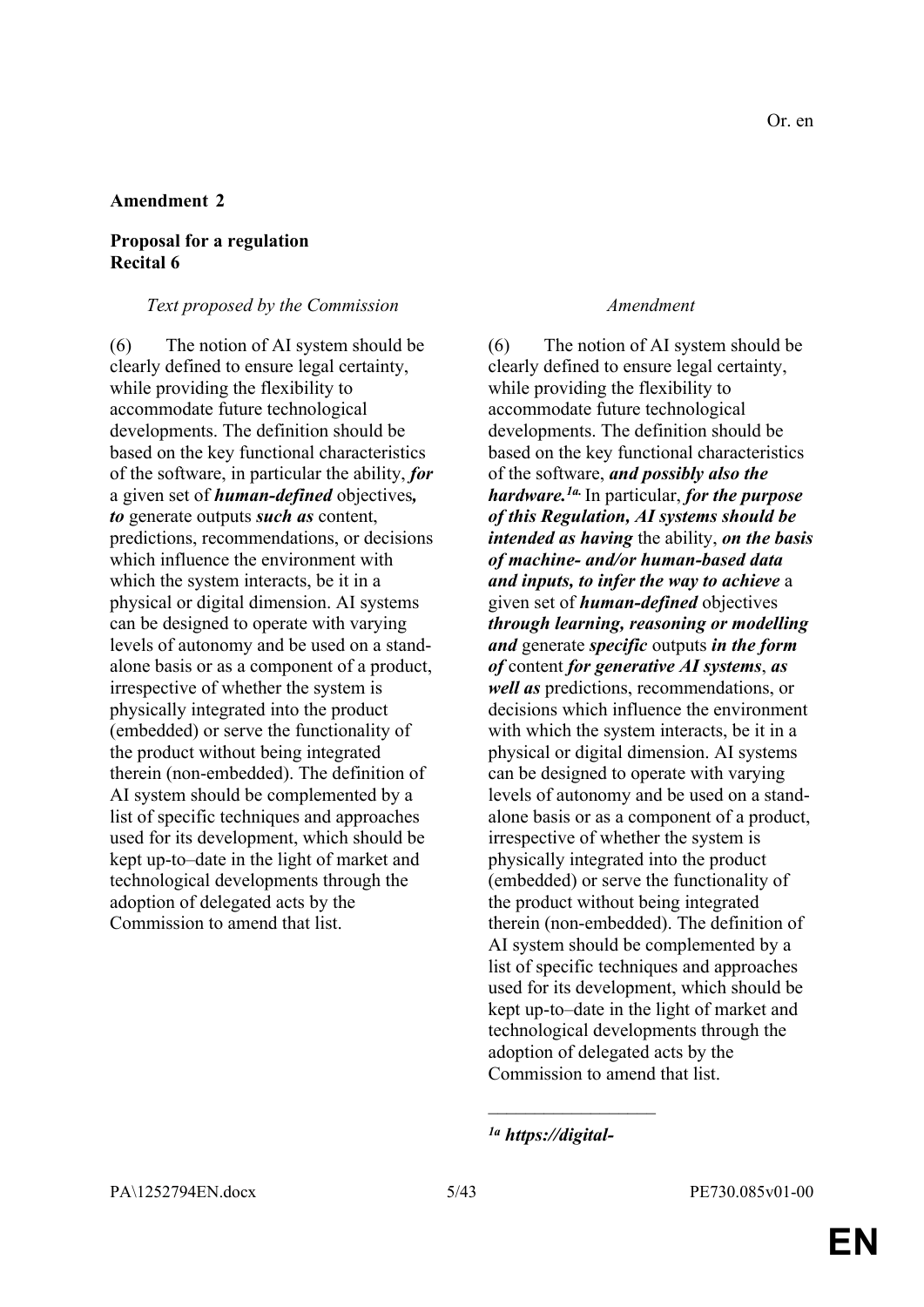*strategy.ec.europa.eu/en/library/definition -artificial-intelligence-main-capabilitiesand-scientific-disciplines*

Or. en

#### **Amendment 3**

#### **Proposal for a regulation Recital 8 a (new)**

*Text proposed by the Commission Amendment*

*(8a) The use of biometrics in transport and tourism will vastly benefit user experience and overall safety and security. The application of fingerprint or retina scans to access cars could help prevent theft, while in-car biometrics could help detect drivers' stress levels and prevent intoxicated driving, directly contributing to the EU's 2050 "VisionZero". In the tourism sector, contactless check-ins, for example through facial recognition technology, will help attain a seamless travelling experience. This Regulation should accompany these developments by the highest/adequate level of protection, in particular when use of biometrics data is involved, in line with the data protection framework of the Union, while fostering research and investment for the development and deployment of AI systems that can positively contribute to society.*

Or. en

#### **Amendment 4**

#### **Proposal for a regulation Recital 11 a (new)**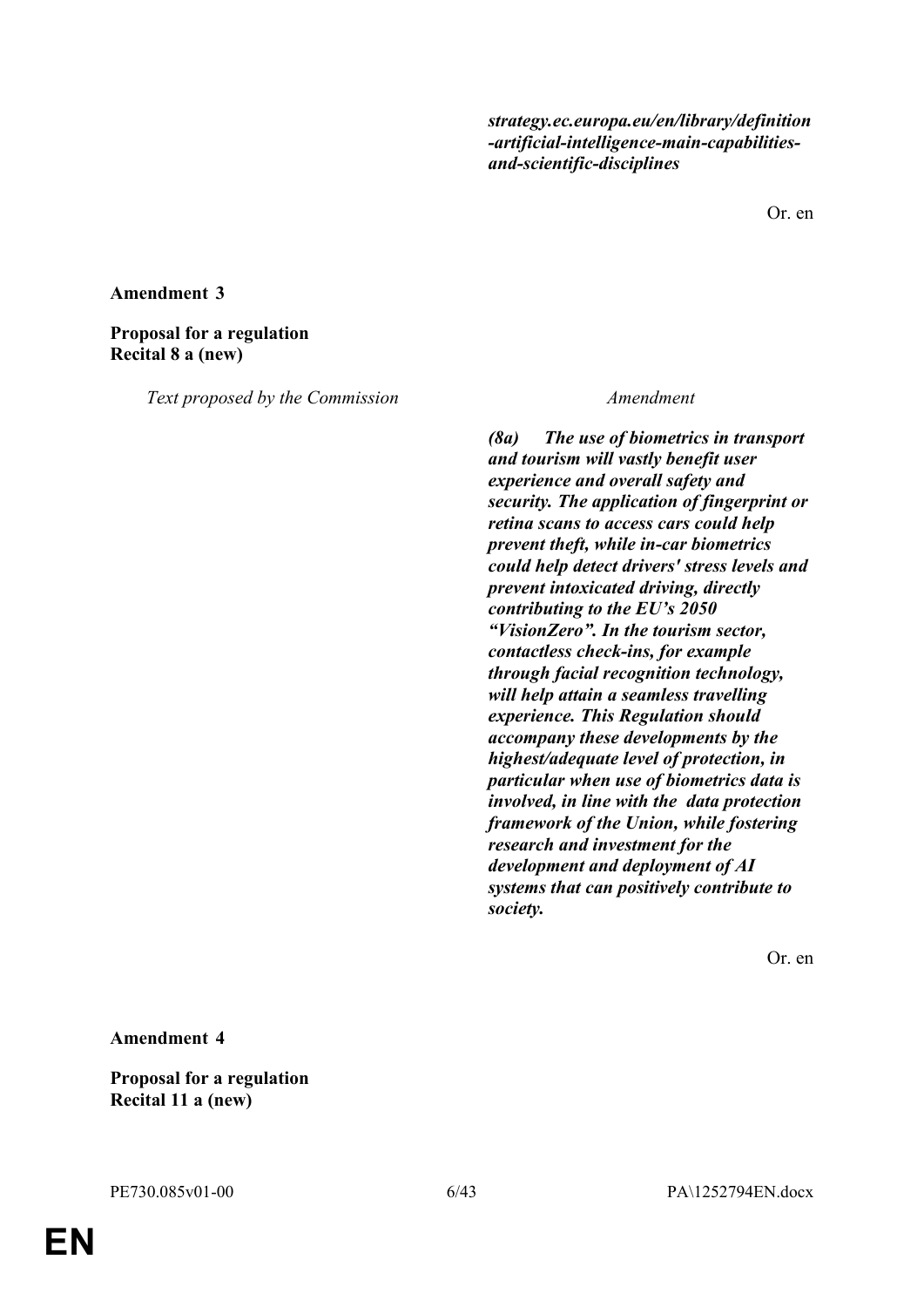*Text proposed by the Commission Amendment*

*(11a) Due to risks associated with passenger and cargo transport, the sector has been carefully monitored and regulated to avoid incidents and loss of life. The Union legal framework for transport presents sectoral legislation for the aviation, road, rail and maritime transport. With the progressive integration of AI systems in the sector, new challenges could emerge in risk management. The provisions of this Regulation should only apply to high risk applications in the transport sector in so far as that they are not already covered by sectoral legislation and where they could have a harmful impact on the health, safety and fundamental rights of persons. Overlaps should therefore be avoided.*

Or. en

#### *Justification*

*The transport sector is a heavily regulated sector that demands tailored specific rules in order to correctly address its problems and requirements. The Artificial Intelligence Act must not overlap with sectoral legislation in place and avoid double obligations. When it comes to transport, sectoral legislation must prevail over harmonized legislation.*

**Amendment 5**

**Proposal for a regulation Recital 11 b (new)**

*Text proposed by the Commission Amendment*

*(11b) Notes for example that the Union aviation sector, through the work of the European Aviation Safety Agency (EASA) and its stakeholders, is gradually developing its own guidance material and rules on the application and security management of AI systems in aviation. Takes note of EASA's roadmap for AI, in which AI system application to aviation*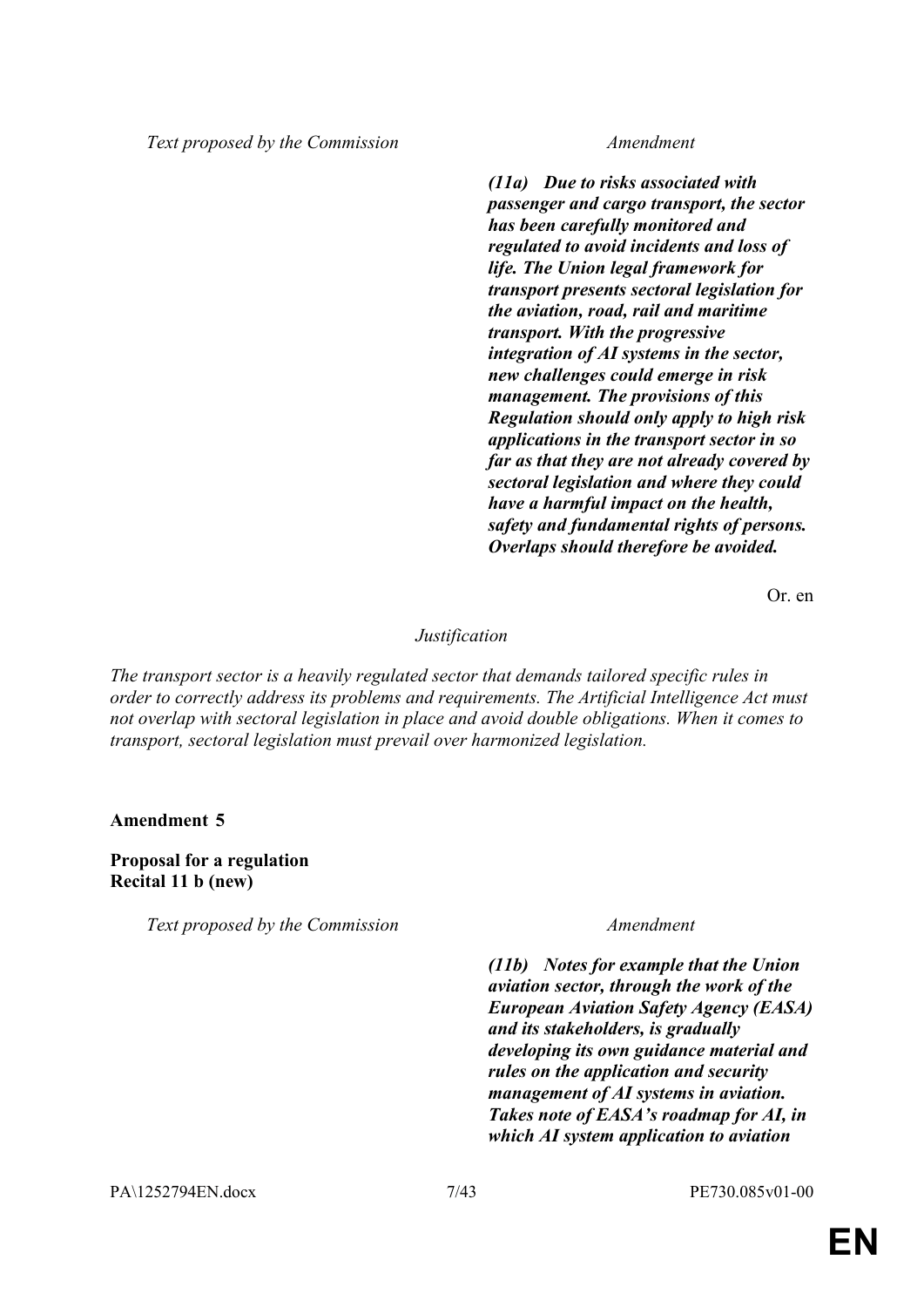*are categorized in three distinct levels, from assistance to human, to humanmachine cooperation, to full machine automation. Stresses the need for a sectorspecific oversight on AI systems laying out rules for the highest-level of safety for aviation while preserving the global competitiveness of Union businesses.*

Or. en

**Amendment 6**

**Proposal for a regulation Recital 12 a (new)**

*Text proposed by the Commission Amendment*

*(12a) This Regulation should support research and innovation for the application of AI systems in the transport and tourism sectors. For this reason, this Regulation should exclude from its scope applications of AI systems developed, applied and assessed in a controlled testing environment, for the sole purpose of evaluating their use and functionality. As regards product oriented research activity by providers, the provisions of this Regulation should apply insofar as such research leads to or entails placing an AI system on the market or putting it into service. All forms of research and development should be conducted in compliance with the highest ethical standards for scientific research.*

Or. en

#### *Justification*

*The integration of AI systems in transport and tourism will greatly benefit the sectors. To ensure we reap the benefit of innovation and digital transformation, the Artificial Intelligence Act should not apply to AI systems and their outputs used for the sole purpose of research and development, unless such systems are placed on the market or put into service.*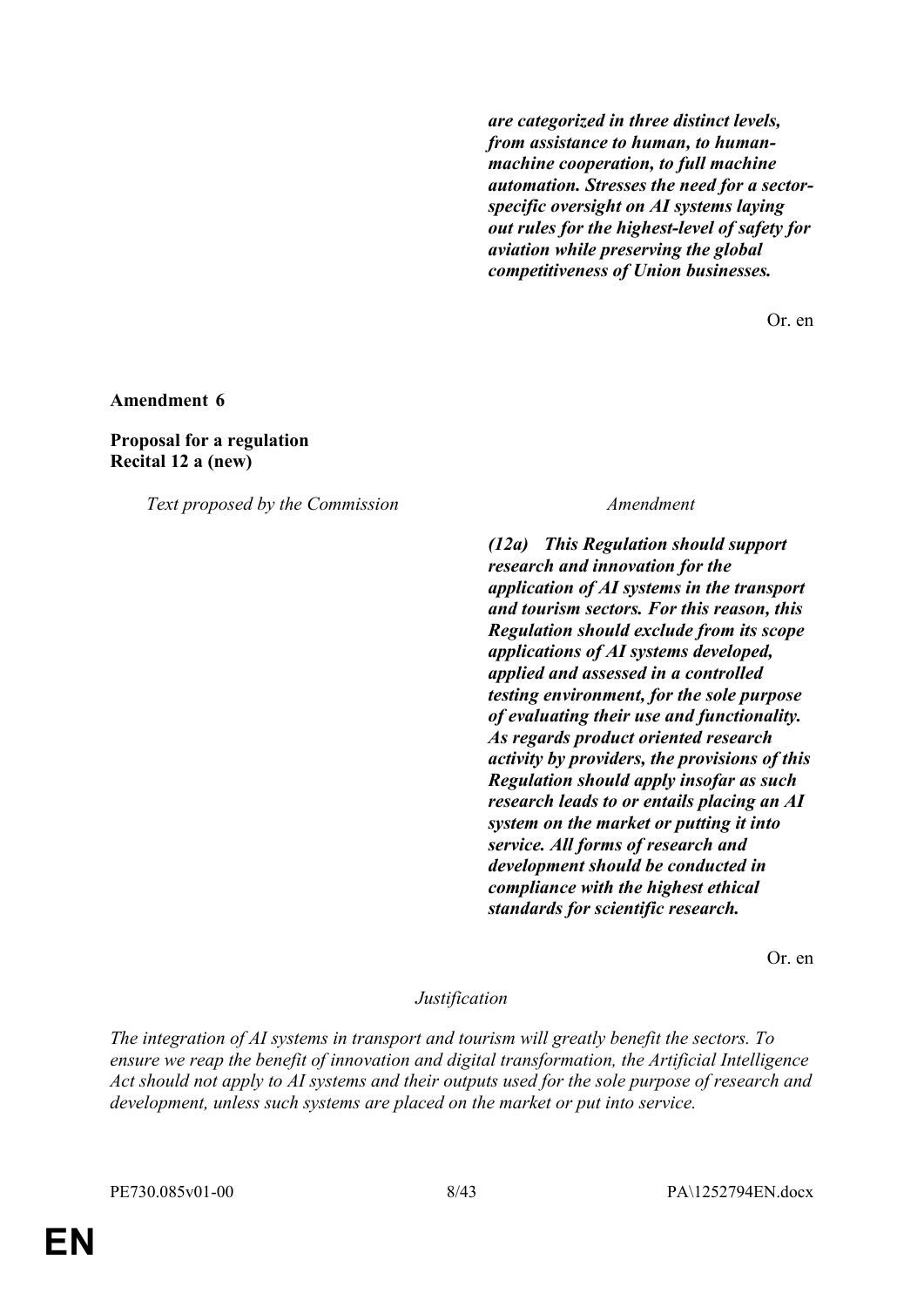### **Proposal for a regulation Recital 13**

#### *Text proposed by the Commission Amendment*

(13) In order to ensure a consistent and high level of protection of public interests as regards health, safety and fundamental rights, common normative standards for all high-risk AI systems should be established. Those standards should be consistent with the Charter of fundamental rights of the European Union (the Charter) and should be non-discriminatory and in line with the Union's international trade commitments.

(13) In order to ensure a consistent and high level of protection of public interests as regards health, safety and fundamental rights, common normative standards for all high-risk AI systems should be established. Those standards should be consistent with the Charter of fundamental rights of the European Union (the Charter) and should be non-discriminatory and in line with the Union's international trade commitments. *This is of particular importance in the transport sector in order to ensure the highest level of interoperability among transport vehicles, infrastructure and intelligent systems and to guarantee safety and security. The Union and its standards organisations, in full respect of the Charter, should therefore strive to develop global standards for the different transport modes. Regular reviews of this Regulation should take into account updated standards for the transport sector.*

Or. en

#### **Amendment 8**

#### **Proposal for a regulation Recital 17 a (new)**

*Text proposed by the Commission Amendment*

*(17a) The use of AI in work can be beneficial to both the management and operations of an enterprise, supporting workers in their tasks and improving safety at the workplace. Still, AI systems applied to digital labour platforms, platforms for the management of workers,*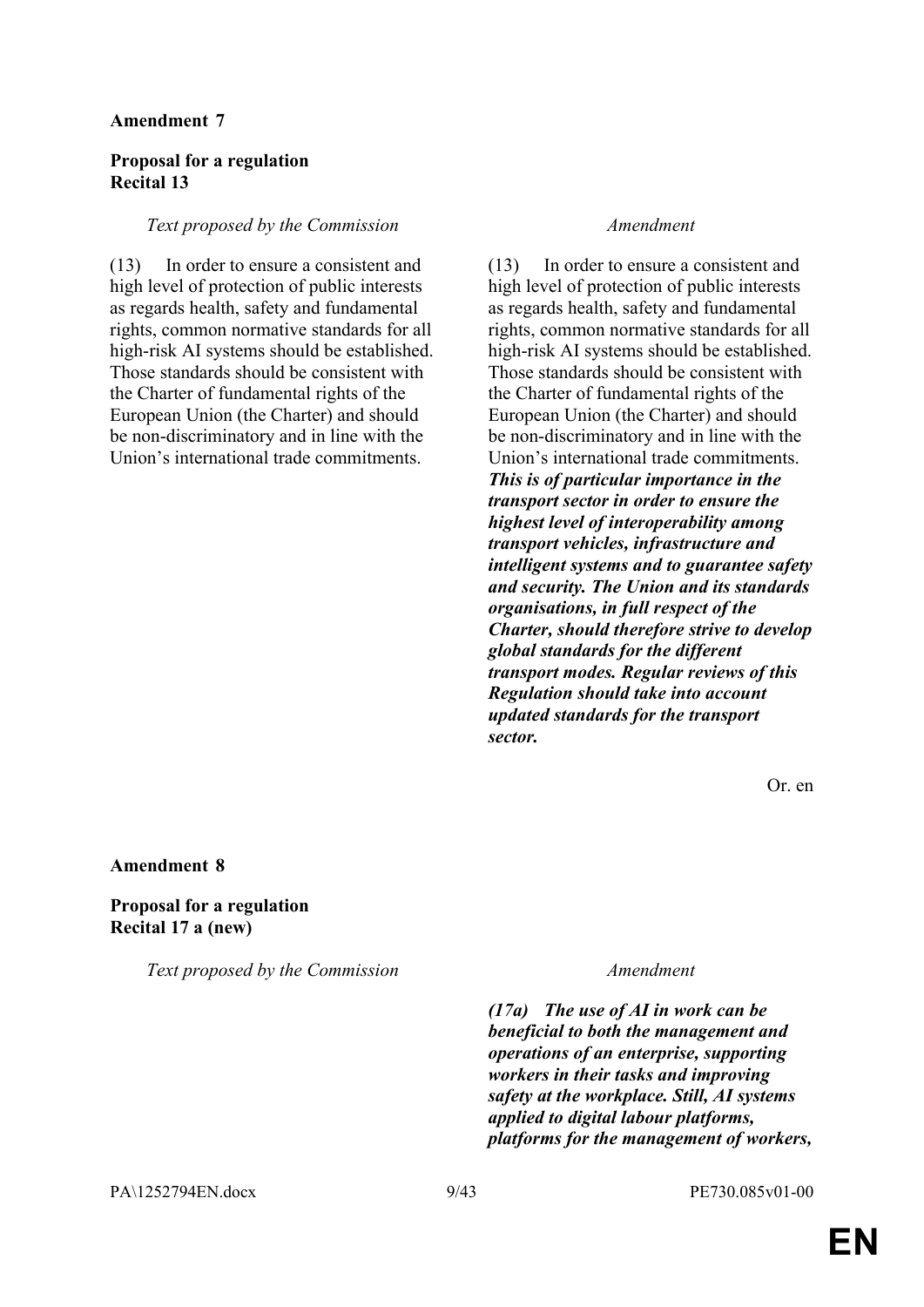*including in the field of transport, can entail risks of unjust/unnecessary social scoring, rooted in biased data sets, which can lead to violation of workers and fundamental rights. This Regulation should therefore aim at protecting the rights of transport workers managed by digital labour platforms and promote transparency, fairness and accountability in algorithmic management, to ensure that workers are aware of how algorithms work, which personal data is issued and how their behaviour affects decisions taken by the automated system.*

Or. en

#### *Justification*

*Adding language in support of the categorization as High Risk of AI systems in the field of employment, workers management and access to self-employment as included in Annex III.*

#### **Amendment 9**

### **Proposal for a regulation Recital 29**

#### *Text proposed by the Commission Amendment*

(29) As regards high-risk AI systems that are safety components of products or systems, or which are themselves products or systems falling within the scope of Regulation (EC) No 300/2008 of the European Parliament and of the Council<sup>39</sup>, Regulation (EU) No 167/2013 of the European Parliament and of the Council<sup>40</sup>, Regulation (EU) No 168/2013 of the European Parliament and of the Council<sup>41</sup>, Directive 2014/90/EU of the European Parliament and of the Council<sup>42</sup>, Directive (EU) 2016/797 of the European Parliament and of the Council<sup>43</sup>, Regulation (EU) 2018/858 of the European Parliament and of the Council<sup>44</sup>, Regulation (EU) 2018/1139 of the European Parliament and of the Council<sup>45</sup> , and Regulation (EU)

(29) As regards high-risk AI systems that are safety components of products or systems, or which are themselves products or systems falling within the scope of Regulation (EC) No 300/2008 of the European Parliament and of the Council<sup>39</sup>, Regulation (EU) No 167/2013 of the European Parliament and of the Council<sup>40</sup>, Regulation (EU) No 168/2013 of the European Parliament and of the Council<sup>41</sup>, Directive 2014/90/EU of the European Parliament and of the Council<sup>42</sup>, Directive (EU) 2016/797 of the European Parliament and of the Council<sup>43</sup>, Regulation (EU) 2018/858 of the European Parliament and of the Council<sup>44</sup>, Regulation (EU) 2018/1139 of the European Parliament and of the Council45 , and Regulation (EU)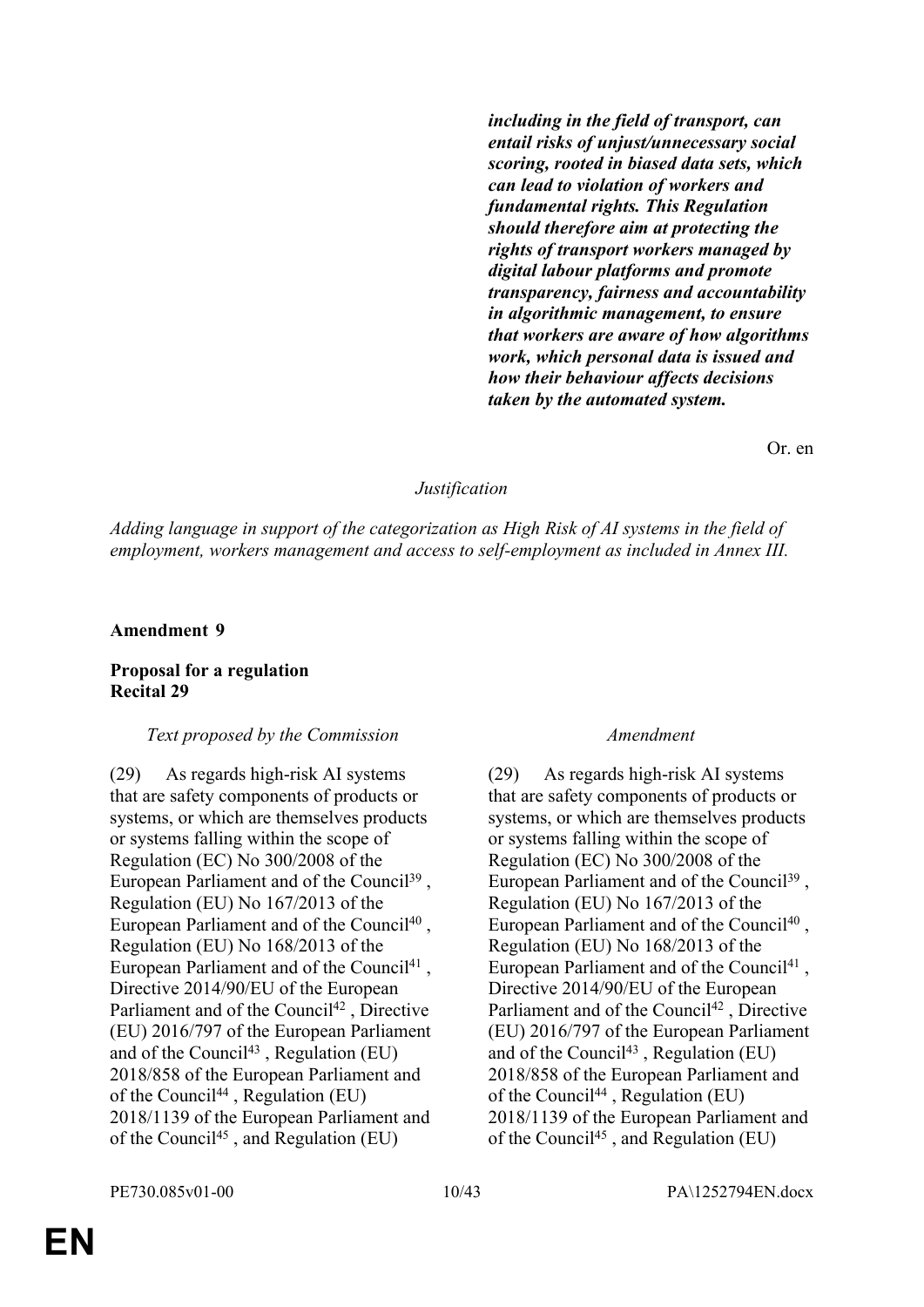2019/2144 of the European Parliament and of the Council<sup>46</sup>, it is appropriate to amend those acts to ensure that the Commission takes into account, on the basis of the technical and regulatory specificities of each sector, and without *interfering* with existing governance, conformity assessment and enforcement mechanisms and authorities established therein, the mandatory requirements for high-risk AI systems laid down in this Regulation when adopting any relevant future delegated or implementing acts on the basis of those acts.

 $\mathcal{L}_\text{max}$  and  $\mathcal{L}_\text{max}$  and  $\mathcal{L}_\text{max}$  and  $\mathcal{L}_\text{max}$ 

2019/2144 of the European Parliament and of the Council<sup>46</sup>, it is appropriate*, if required,* to amend those acts to ensure that the Commission takes into account, on the basis of the technical and regulatory specificities of each sector, and without *overlapping* with existing governance, conformity assessment and enforcement mechanisms and authorities established therein, the mandatory requirements for high-risk AI systems laid down in this Regulation when adopting any relevant future delegated or implementing acts on the basis of those acts. *Transport sectoral legislation should prevail over this Regulation and it should be ensured that no overlap exists between this Regulation and other current and upcoming legal acts (i.e. Data Act, ITS Review) to avoid duplication of obligations on providers and manufacturers, which would cause legal uncertainty for business and slow down the uptake of new technologies in the market. This Regulation should also provide for an efficient review mechanism in order to take into account future technological developments and to ensure fair, proportionate and targeted implementation.*

PA\1252794EN.docx 11/43 PE730.085v01-00

<sup>39</sup> Regulation (EC) No 300/2008 of the European Parliament and of the Council of 11 March 2008 on common rules in the field of civil aviation security and repealing Regulation (EC) No 2320/2002 (OJ L 97, 9.4.2008, p. 72).

<sup>40</sup> Regulation (EU) No 167/2013 of the European Parliament and of the Council of 5 February 2013 on the approval and market surveillance of agricultural and forestry vehicles (OJ L 60, 2.3.2013, p. 1).

<sup>41</sup> Regulation (EU) No 168/2013 of the European Parliament and of the Council of 15 January 2013 on the approval and market surveillance of two- or three-wheel vehicles and quadricycles (OJ L 60, 2.3.2013, p. 52).

<sup>39</sup> Regulation (EC) No 300/2008 of the European Parliament and of the Council of 11 March 2008 on common rules in the field of civil aviation security and repealing Regulation (EC) No 2320/2002 (OJ L 97, 9.4.2008, p. 72).

<sup>40</sup> Regulation (EU) No 167/2013 of the European Parliament and of the Council of 5 February 2013 on the approval and market surveillance of agricultural and forestry vehicles (OJ L 60, 2.3.2013, p. 1).

<sup>41</sup> Regulation (EU) No 168/2013 of the European Parliament and of the Council of 15 January 2013 on the approval and market surveillance of two- or three-wheel vehicles and quadricycles (OJ L 60, 2.3.2013, p. 52).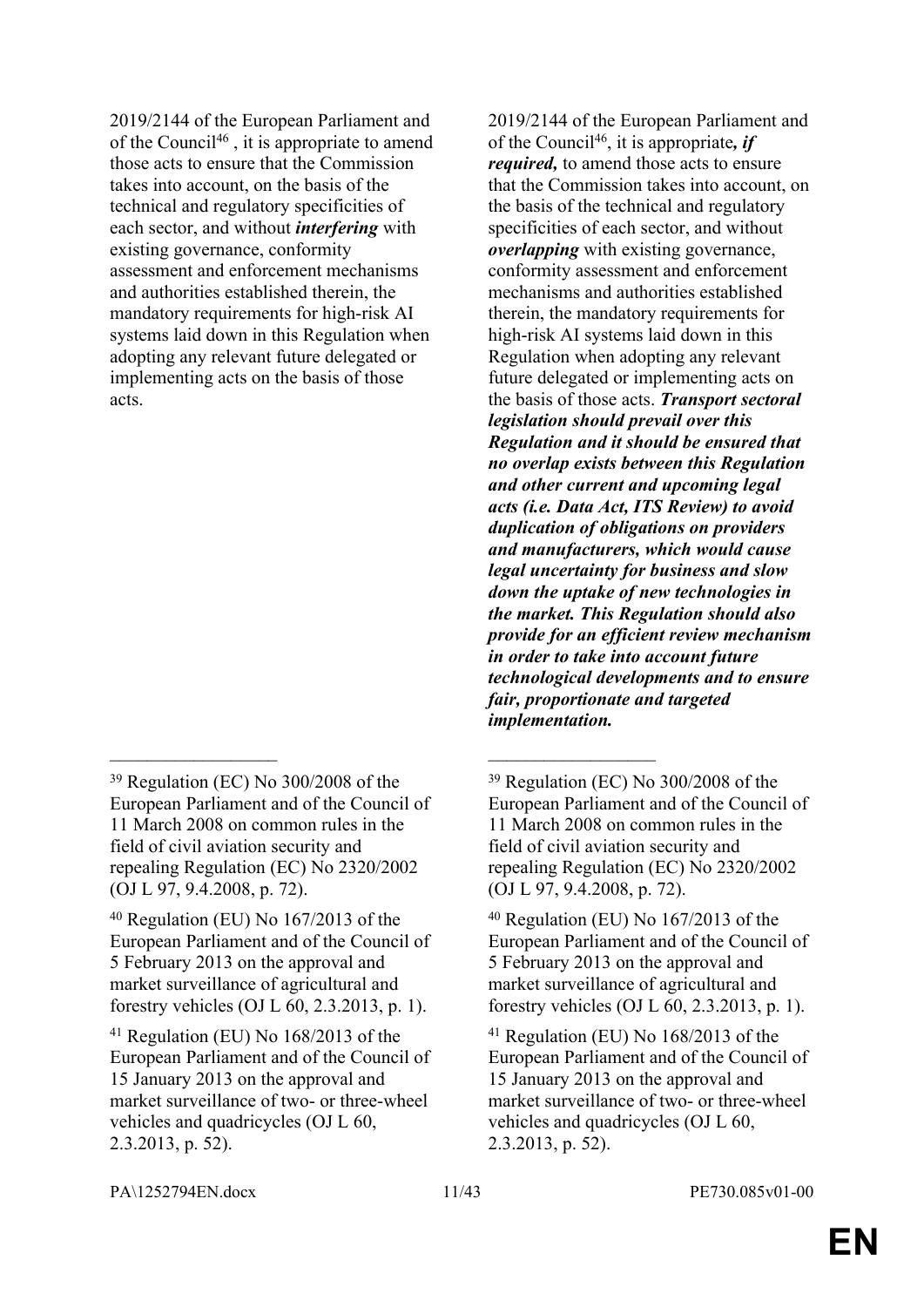<sup>42</sup> Directive 2014/90/EU of the European Parliament and of the Council of 23 July 2014 on marine equipment and repealing Council Directive 96/98/EC (OJ L 257, 28.8.2014, p. 146).

<sup>43</sup> Directive (EU) 2016/797 of the European Parliament and of the Council of 11 May 2016 on the interoperability of the rail system within the European Union (OJ L 138, 26.5.2016, p. 44).

<sup>44</sup> Regulation (EU) 2018/858 of the European Parliament and of the Council of 30 May 2018 on the approval and market surveillance of motor vehicles and their trailers, and of systems, components and separate technical units intended for such vehicles, amending Regulations (EC) No 715/2007 and (EC) No 595/2009 and repealing Directive 2007/46/EC (OJ L 151, 14.6.2018, p. 1).

<sup>45</sup> Regulation (EU) 2018/1139 of the European Parliament and of the Council of 4 July 2018 on common rules in the field of civil aviation and establishing a European Union Aviation Safety Agency, and amending Regulations (EC) No 2111/2005, (EC) No 1008/2008, (EU) No 996/2010, (EU) No 376/2014 and Directives 2014/30/EU and 2014/53/EU of the European Parliament and of the Council, and repealing Regulations (EC) No 552/2004 and (EC) No 216/2008 of the European Parliament and of the Council and Council Regulation (EEC) No 3922/91 (OJ L 212, 22.8.2018, p. 1).

<sup>46</sup> Regulation (EU) 2019/2144 of the European Parliament and of the Council of 27 November 2019 on type-approval requirements for motor vehicles and their trailers, and systems, components and separate technical units intended for such vehicles, as regards their general safety and the protection of vehicle occupants and vulnerable road users, amending Regulation (EU) 2018/858 of the European Parliament and of the Council and repealing Regulations (EC) No 78/2009,

<sup>42</sup> Directive 2014/90/EU of the European Parliament and of the Council of 23 July 2014 on marine equipment and repealing Council Directive 96/98/EC (OJ L 257, 28.8.2014, p. 146).

<sup>43</sup> Directive (EU) 2016/797 of the European Parliament and of the Council of 11 May 2016 on the interoperability of the rail system within the European Union (OJ L 138, 26.5.2016, p. 44).

<sup>44</sup> Regulation (EU) 2018/858 of the European Parliament and of the Council of 30 May 2018 on the approval and market surveillance of motor vehicles and their trailers, and of systems, components and separate technical units intended for such vehicles, amending Regulations (EC) No 715/2007 and (EC) No 595/2009 and repealing Directive 2007/46/EC (OJ L 151, 14.6.2018, p. 1).

<sup>45</sup> Regulation (EU) 2018/1139 of the European Parliament and of the Council of 4 July 2018 on common rules in the field of civil aviation and establishing a European Union Aviation Safety Agency, and amending Regulations (EC) No 2111/2005, (EC) No 1008/2008, (EU) No 996/2010, (EU) No 376/2014 and Directives 2014/30/EU and 2014/53/EU of the European Parliament and of the Council, and repealing Regulations (EC) No 552/2004 and (EC) No 216/2008 of the European Parliament and of the Council and Council Regulation (EEC) No 3922/91 (OJ L 212, 22.8.2018, p. 1).

<sup>46</sup> Regulation (EU) 2019/2144 of the European Parliament and of the Council of 27 November 2019 on type-approval requirements for motor vehicles and their trailers, and systems, components and separate technical units intended for such vehicles, as regards their general safety and the protection of vehicle occupants and vulnerable road users, amending Regulation (EU) 2018/858 of the European Parliament and of the Council and repealing Regulations (EC) No 78/2009,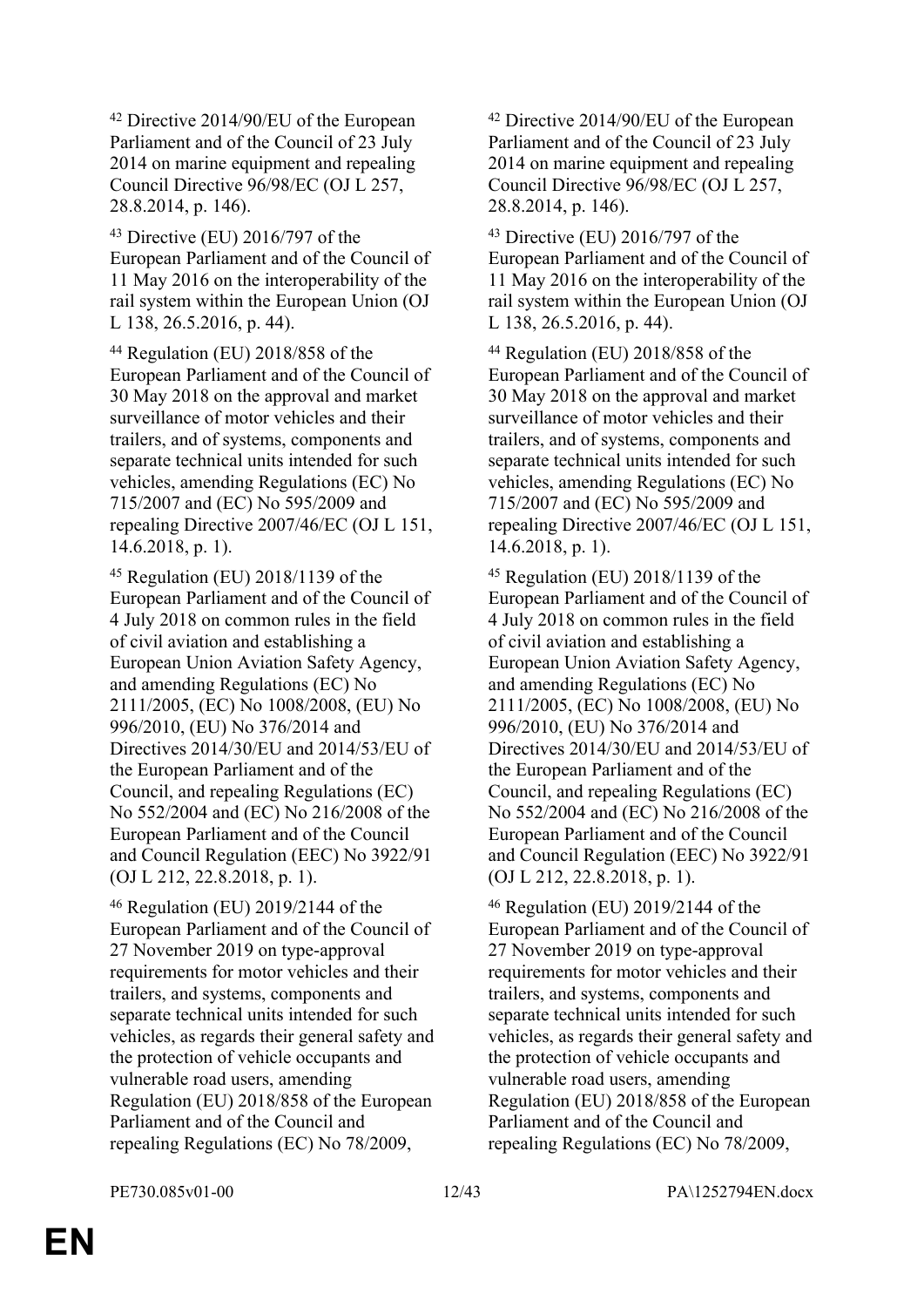(EC) No 79/2009 and (EC) No 661/2009 of the European Parliament and of the Council and Commission Regulations (EC) No 631/2009, (EU) No 406/2010, (EU) No 672/2010, (EU) No 1003/2010, (EU) No 1005/2010, (EU) No 1008/2010, (EU) No 1009/2010, (EU) No 19/2011, (EU) No 109/2011, (EU) No 458/2011, (EU) No 65/2012, (EU) No 130/2012, (EU) No 347/2012, (EU) No 351/2012, (EU) No 1230/2012 and (EU) 2015/166 (OJ L 325, 16.12.2019, p. 1).

(EC) No 79/2009 and (EC) No 661/2009 of the European Parliament and of the Council and Commission Regulations (EC) No 631/2009, (EU) No 406/2010, (EU) No 672/2010, (EU) No 1003/2010, (EU) No 1005/2010, (EU) No 1008/2010, (EU) No 1009/2010, (EU) No 19/2011, (EU) No 109/2011, (EU) No 458/2011, (EU) No 65/2012, (EU) No 130/2012, (EU) No 347/2012, (EU) No 351/2012, (EU) No 1230/2012 and (EU) 2015/166 (OJ L 325, 16.12.2019, p. 1).

Or. en

#### **Amendment 10**

#### **Proposal for a regulation Recital 34**

#### *Text proposed by the Commission Amendment*

(34) As regards the management and operation of critical infrastructure, it is appropriate to classify as high-risk the AI systems intended to be used as safety components in the management and operation of road traffic and the supply of water, gas, heating and electricity, since their failure or malfunctioning may put at risk the life and health of persons at large scale and lead to appreciable disruptions in the ordinary conduct of social and economic activities.

(34) As regards the management and operation of critical infrastructure, it is appropriate to classify as high-risk the AI systems intended to be used as safety components in the management and operation of road traffic and the supply of water, gas, heating and electricity, since their failure or malfunctioning may put at risk the life and health of persons at large scale and lead to appreciable disruptions in the ordinary conduct of social and economic activities. *Examples of critical infrastructure for road covered by Annex III should include but should not be not limited to traffic management control systems, intelligent transport systems and ICT infrastructure connected transport.*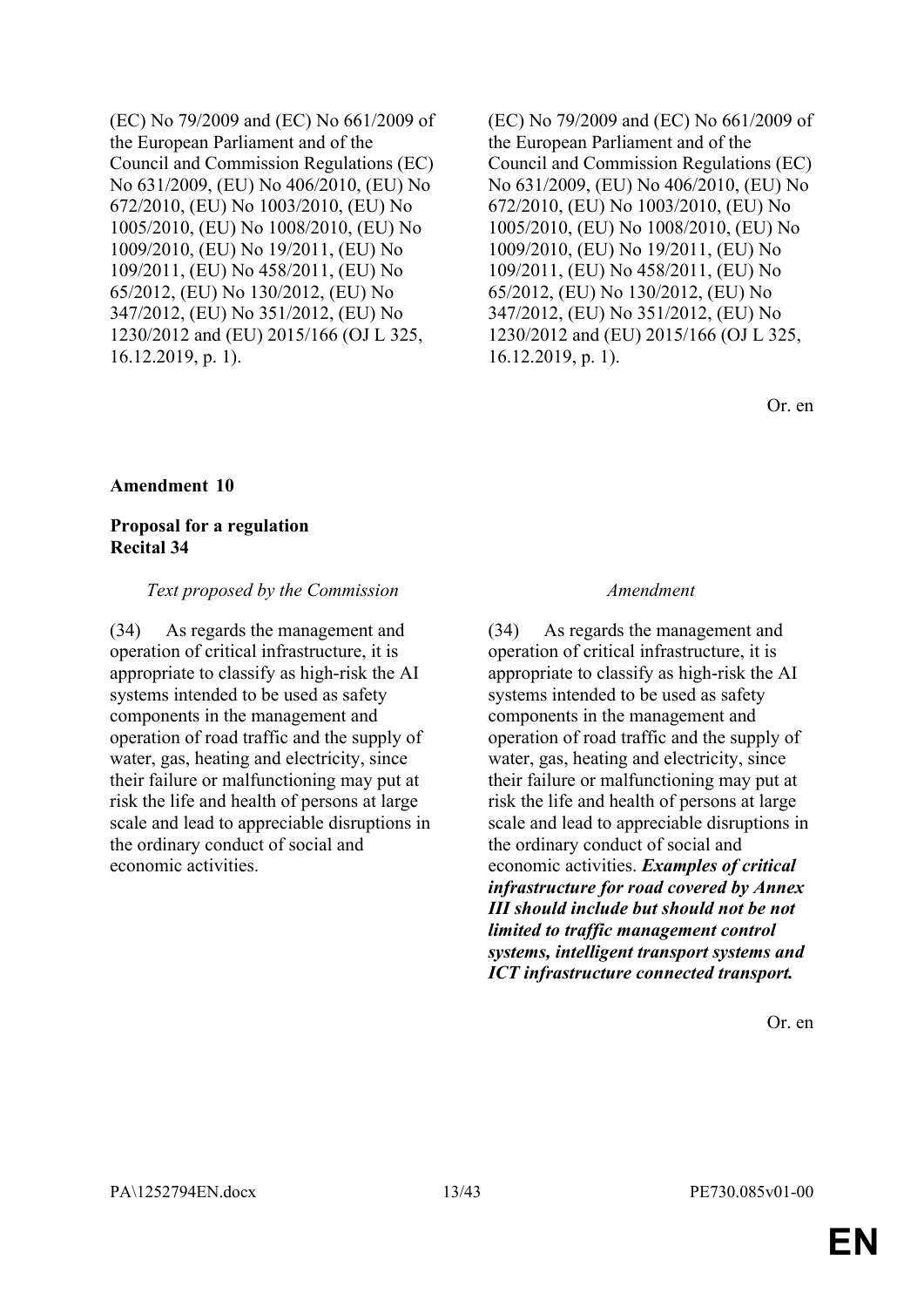### **Proposal for a regulation Recital 44**

#### *Text proposed by the Commission Amendment*

(44) High data quality is essential for the performance of many AI systems, especially when techniques involving the training of models are used, with a view to ensure that the high-risk AI system performs as intended and safely and it does not become the source of discrimination prohibited by Union law. High quality training, validation and testing data sets require the implementation of appropriate data governance and management practices. Training, validation and testing data sets should be sufficiently relevant, representative and free of errors and complete in view of the intended purpose of the system. They should also have the appropriate statistical properties, including as regards the persons or groups of persons on which the high-risk AI system is intended to be used. In particular, training, validation and testing data sets should take into account, to the extent required in the light of their intended purpose, the features, characteristics or elements that are particular to the specific geographical, behavioural or functional setting or context within which the AI system is intended to be used. In order to protect the right of others from the discrimination that might result from the bias in AI systems, the providers *shouldbe* able to process also special categories of personal data, as a matter of substantial public interest, in order to ensure the bias monitoring, detection and correction in relation to highrisk AI systems.

(44) High data quality is essential for the performance of many AI systems, especially when techniques involving the training of models are used, with a view to ensure that the high-risk AI system performs as intended and safely and it does not become the source of discrimination prohibited by Union law. High quality training, validation and testing data sets require the implementation of appropriate data governance and management practices. Training, validation and testing data sets should be sufficiently relevant, representative and*, to the best extent possible* free of errors and complete in view of the intended purpose of the system *and to ensure the highest level of security*. They should also have the appropriate statistical properties, including as regards the persons or groups of persons on which the high-risk AI system is intended to be used. In particular, training, validation and testing data sets should take into account, to the extent required in the light of their intended purpose, the features, characteristics or elements that are particular to the specific geographical, behavioural or functional setting or context within which the AI system is intended to be used. In order to protect the right of others from the discrimination that might result from the bias in AI systems, the providers *should be* able to process also special categories of personal data, as a matter of substantial public interest, in order to ensure the bias monitoring, detection and correction in relation to highrisk AI systems.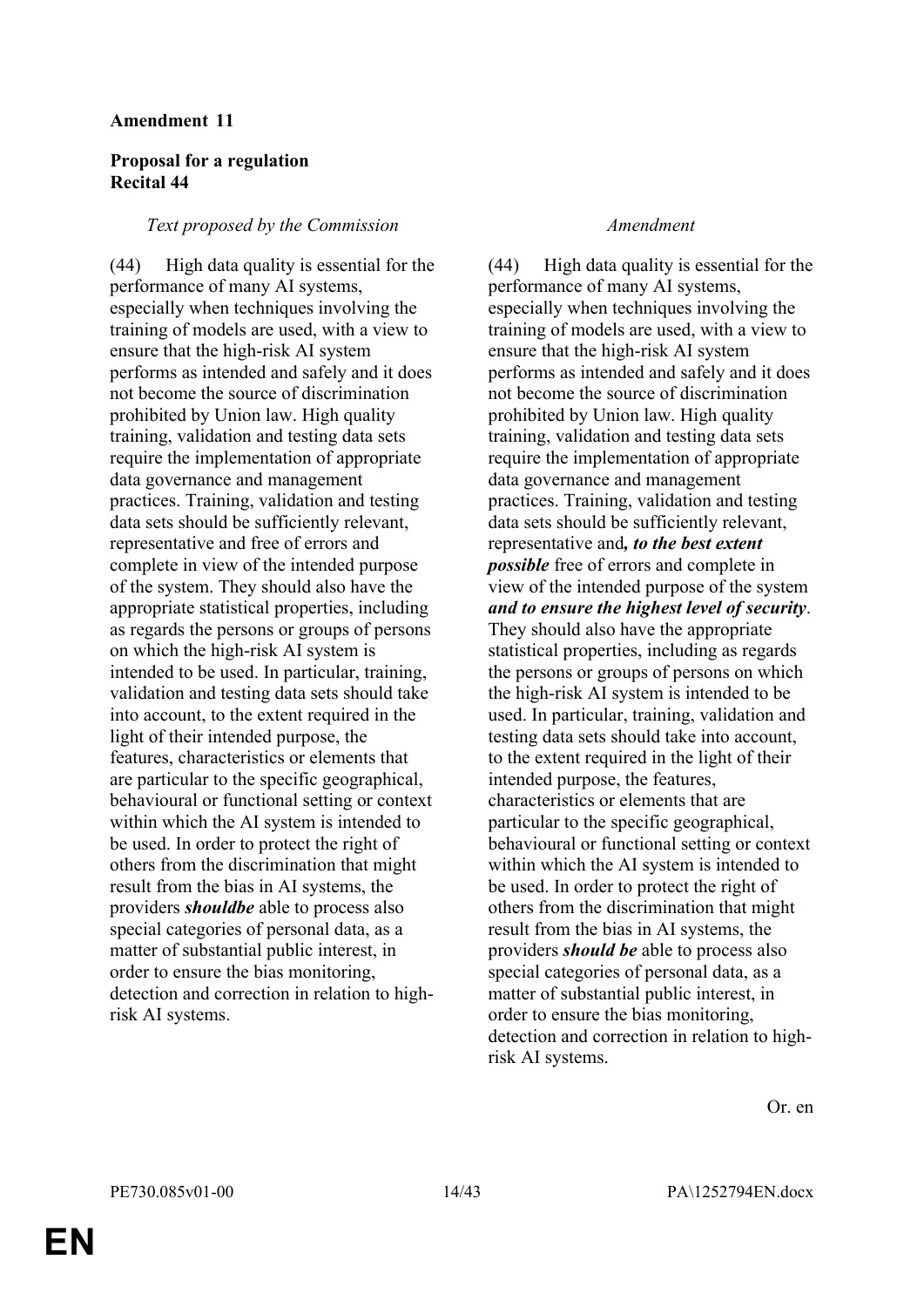#### **Proposal for a regulation Recital 47**

#### *Text proposed by the Commission Amendment*

(47) To address the opacity that may make certain AI systems incomprehensible to or too complex for natural persons, a certain degree of transparency should be required for high-risk AI systems. Users should be able to interpret the system output and use it appropriately. High-risk AI systems should therefore be accompanied by relevant documentation and instructions of use and include concise and clear information, including in relation to possible risks to fundamental rights and discrimination, where appropriate.

(47) To address the opacity that may make certain AI systems incomprehensible to or too complex for natural persons, a certain degree of transparency should be required for high-risk AI systems*, in particular when applied to digital labour platforms managing the activities of transport workers*. Users should be able to interpret the system output and use it appropriately*. Transparency, fairness, accountability and explanability of AI systems can also be a beneficial factor for their uptake by consumers in the market*. High-risk AI systems should therefore be accompanied by relevant documentation and instructions of use and include concise and clear information, including in relation to possible risks to fundamental rights and discrimination, where appropriate.

Or. en

#### **Amendment 13**

#### **Proposal for a regulation Recital 48**

#### *Text proposed by the Commission Amendment*

(48) High-risk AI systems should be designed and developed in such a way that natural persons can oversee their functioning. For this purpose, appropriate human oversight measures should be identified by the provider of the system before its placing on the market or putting into service. In particular, where appropriate, such measures should guarantee that the system is subject to inbuilt operational constraints that cannot be

(48) High-risk AI systems should be designed and developed in such a way that natural persons can oversee their functioning. For this purpose, appropriate human oversight measures should be identified by the provider of the system before its placing on the market or putting into service. In particular, where appropriate, such measures should guarantee that the system is subject to inbuilt operational constraints that cannot be

PA\1252794EN.docx 15/43 PE730.085v01-00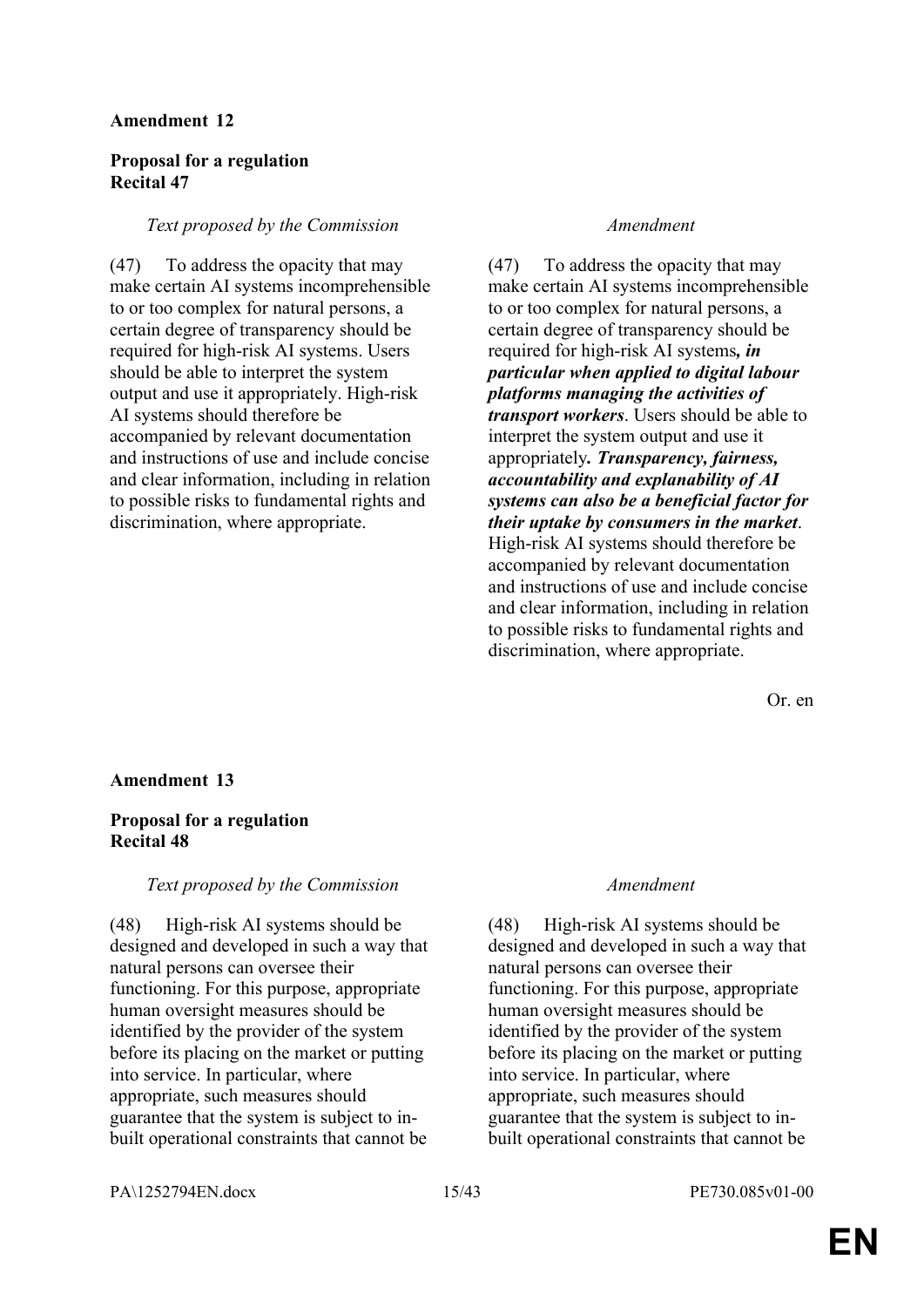overridden by the system itself and is responsive to the human operator, and that the natural persons to whom human oversight has been assigned have the necessary competence, training and authority to carry out that role.

overridden by the system itself and is responsive to the human operator, and that the natural persons to whom human oversight has been assigned have the necessary competence, training and authority to carry out that role. *With regards to the transport sector, a distinction should be made between automation and AI System applications since the classification of an AI system as high risk should depend on the different level of integration of AI within a vehicle and the task it performs. When physical security is at stake, for example when an accident is imminent, Union and international standards should determine in which case the possibility for a human operator to take back control should take prevalence over AI system's decision.*

Or. en

#### **Amendment 14**

#### **Proposal for a regulation Recital 59**

#### *Text proposed by the Commission Amendment*

(59) It is appropriate to envisage that the user of the AI system should be the natural or legal person, public authority, agency or other body under whose authority the AI system is operated *except where the use is made in the course of a personal nonprofessional activity*.

(59) It is appropriate to envisage that the user of the AI system should be the natural or legal person, public authority, agency or other body under whose authority the AI system is operated.

Or. en

**Amendment 15**

**Proposal for a regulation Recital 72**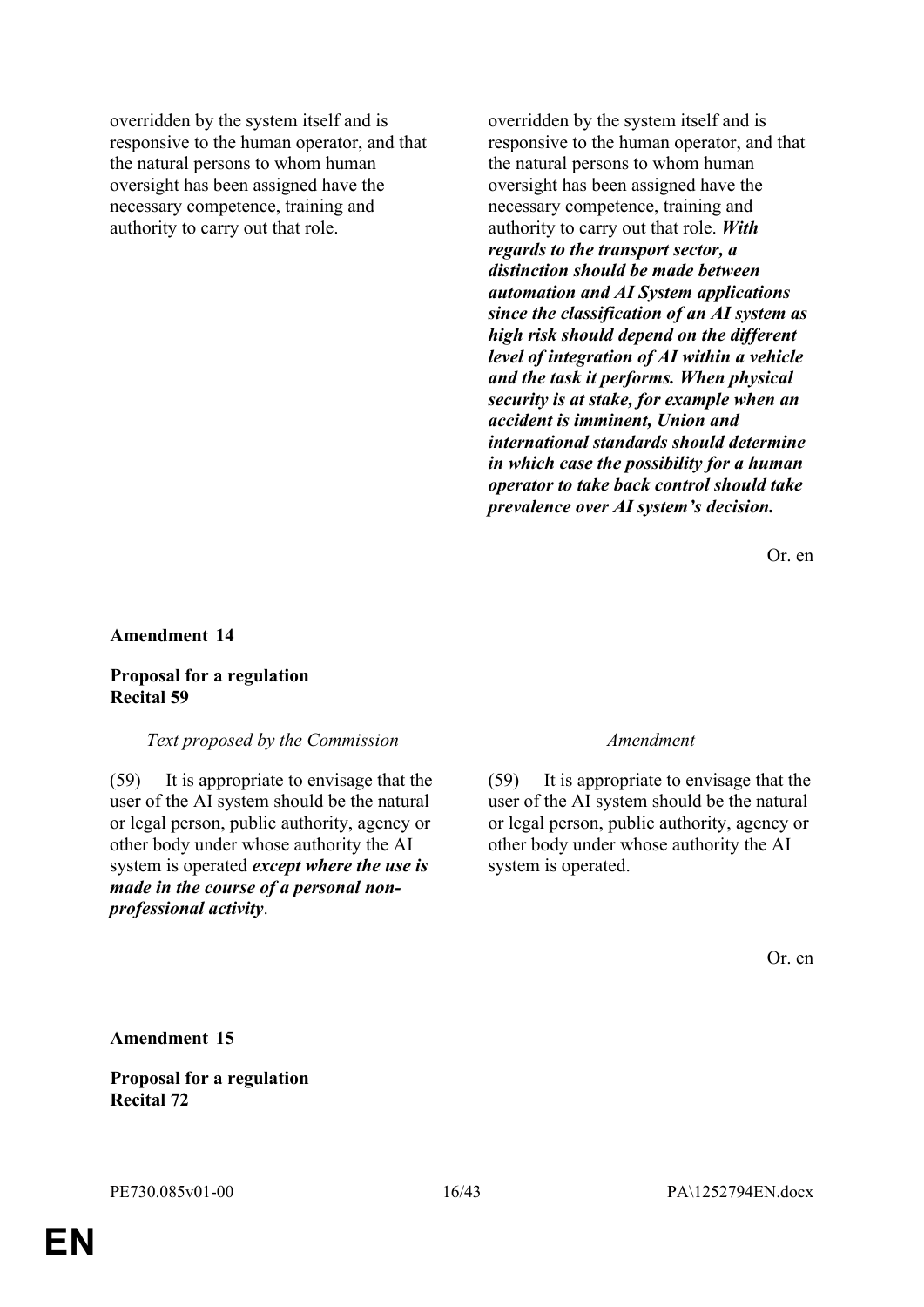#### *Text proposed by the Commission Amendment*

(72) The objectives of the regulatory sandboxes should be to foster AI innovation by establishing a controlled experimentation and testing environment in the development and pre-marketing phase with a view to ensuring compliance of the innovative AI systems with this Regulation and other relevant Union and Member States legislation; to enhance legal certainty for innovators and the competent authorities' oversight and understanding of the opportunities, emerging risks and the impacts of AI use, and to accelerate access to markets, including by removing barriers for small and medium enterprises (SMEs) and start-ups. To ensure uniform implementation across the Union and economies of scale, it is appropriate to establish common rules for the regulatory sandboxes' implementation and a framework for cooperation between the relevant authorities involved in the supervision of the sandboxes. This Regulation should provide the legal basis for the use of personal data collected for other purposes for developing certain AI systems in the public interest within the AI regulatory sandbox, in line with Article 6(4) of Regulation (EU) 2016/679, and Article 6 of Regulation (EU) 2018/1725, and without prejudice to Article 4(2) of Directive (EU) 2016/680. Participants in the sandbox should ensure appropriate safeguards and cooperate with the competent authorities, including by following their guidance and acting expeditiously and in good faith to mitigate any high-risks to safety and fundamental rights that may arise during the development and experimentation in the sandbox. The conduct of the participants in the sandbox should be taken into account when competent authorities decide whether to impose an administrative fine under Article 83(2) of Regulation 2016/679 and

(72) The objectives of the regulatory sandboxes should be to foster AI innovation by establishing a controlled experimentation and testing environment in the development and pre-marketing phase with a view to ensuring compliance of the innovative AI systems with this Regulation and other relevant Union and Member States legislation; to enhance legal certainty for innovators and the competent authorities' oversight and understanding of the opportunities, emerging risks and the impacts of AI use, and to accelerate access to markets, including by removing barriers for small and medium enterprises (SMEs) and start-ups*, as well as to contribute to achieving the targets on AI as set in the Policy Programme "Path to the Digital Decade"*. To ensure uniform

implementation across the Union and economies of scale, it is appropriate to establish common rules for the regulatory sandboxes' implementation and a framework for cooperation between the relevant authorities involved in the supervision of the sandboxes. This Regulation should provide the legal basis for the use of personal data collected for other purposes for developing certain AI systems in the public interest within the AI regulatory sandbox, in line with Article 6(4) of Regulation (EU) 2016/679, and Article 6 of Regulation (EU) 2018/1725, and without prejudice to Article 4(2) of Directive (EU) 2016/680. Participants in the sandbox should ensure appropriate safeguards and cooperate with the competent authorities, including by following their guidance and acting expeditiously and in good faith to mitigate any high-risks to safety and fundamental rights that may arise during the development and experimentation in the sandbox. The conduct of the participants in the sandbox should be taken into account when competent authorities decide whether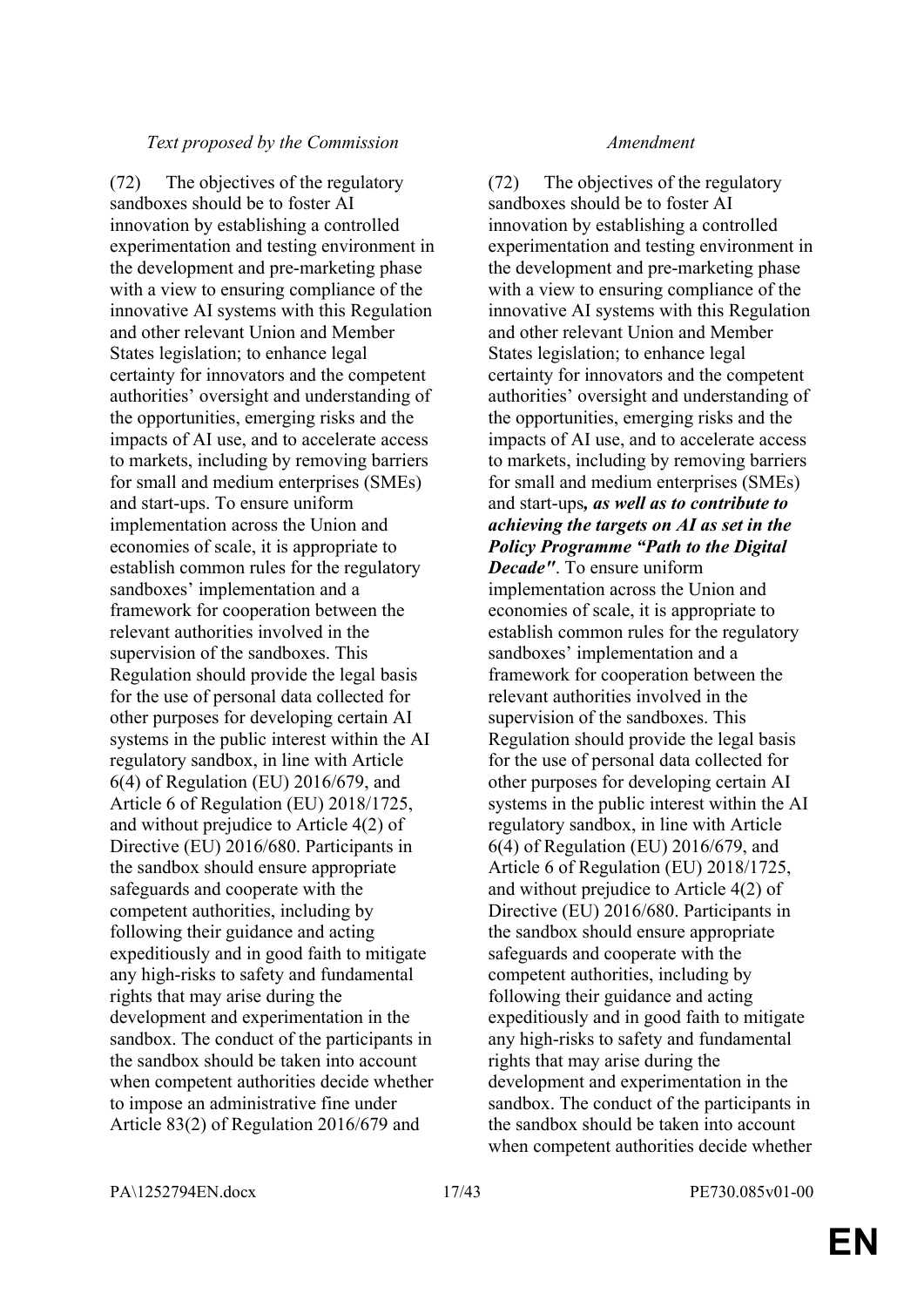Or. en

### **Amendment 16**

### **Proposal for a regulation Recital 73**

#### *Text proposed by the Commission Amendment*

(73) In order to promote and protect innovation, it is important that the interests of small-scale providers and users of AI systems are taken into particular account. To this objective, Member States should develop initiatives, which are targeted at those operators, including on awareness raising and information communication. Moreover, the specific interests and needs of small-scale providers *shall* be taken into account when Notified Bodies set conformity assessment fees. Translation costs related to mandatory documentation and communication with authorities may constitute a significant cost for providers and other operators, notably those of a smaller scale. Member States should possibly ensure that one of the languages determined and accepted by them for relevant providers' documentation and for communication with operators is one which is broadly understood by the largest possible number of cross-border users.

(73) In order to promote and protect innovation, it is important that the interests of small-scale providers*, especially SMEs,* and users of AI systems are taken into particular account. To this objective, Member States should develop initiatives, which are targeted at those operators, including on awareness raising and information communication. Moreover, the specific interests and needs of small-scale providers*, including SMEs, should* be taken into account when Notified Bodies set conformity assessment fees. Translation costs related to mandatory documentation and communication with authorities may constitute a significant cost for providers and other operators, notably those of a smaller scale. Member States should possibly ensure that one of the languages determined and accepted by them for relevant providers' documentation and for communication with operators is one which is broadly understood by the largest possible number of cross-border users.

Or. en

**Amendment 17**

**Proposal for a regulation Article 1 – paragraph 1 – point e**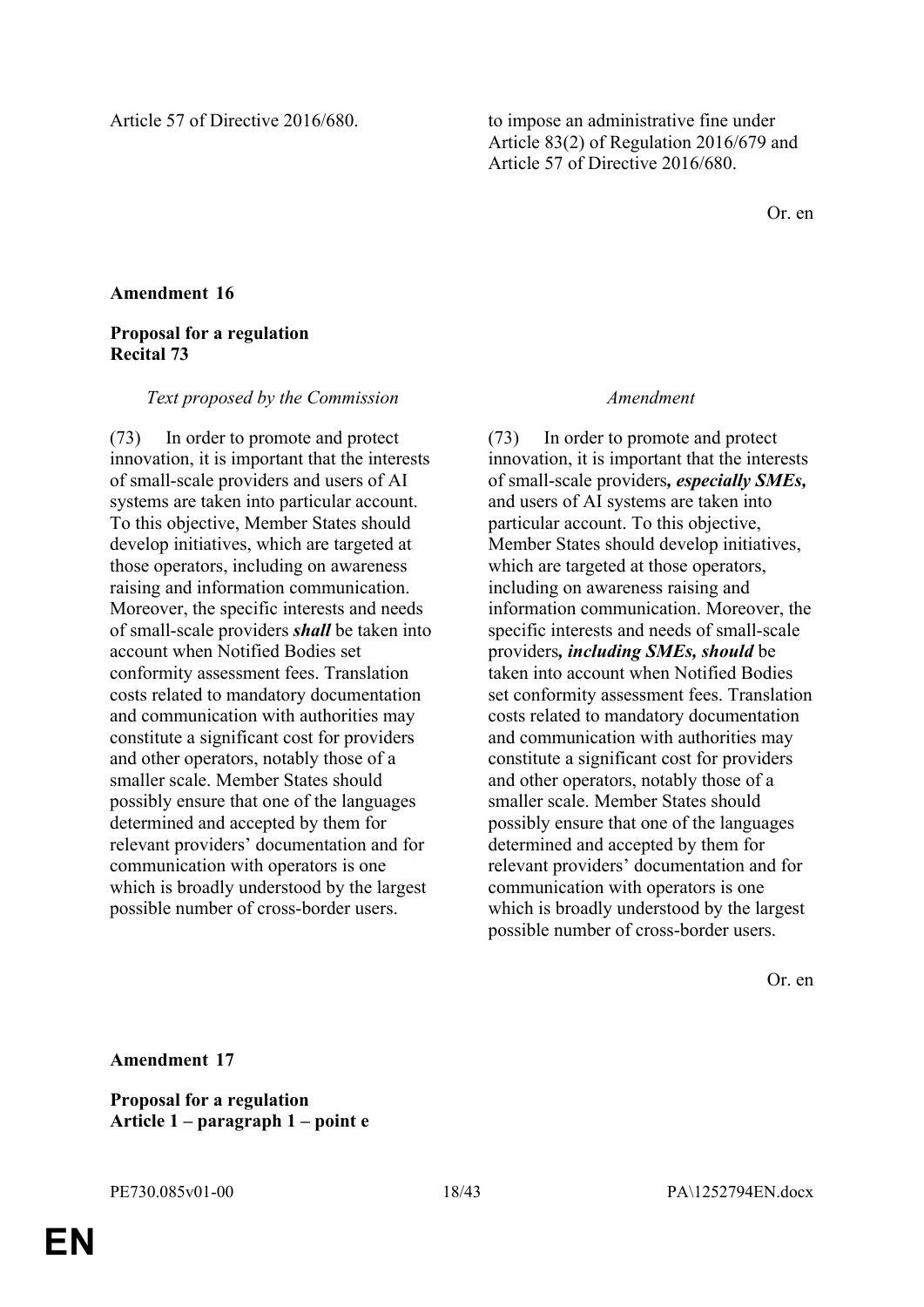PA\1252794EN.docx 19/43 PE730.085v01-00

# **Amendment 20**

**Proposal for a regulation Article 2 – paragraph 1 – point c b (new)**

Or. en

*Text proposed by the Commission Amendment*

*(ea) Provision to foster and support research and development for innovation.*

Or. en

### **Amendment 19**

**Amendment 18**

**Proposal for a regulation**

### **Proposal for a regulation Article 2 – paragraph 1 – point c a (new)**

*(ca) importers and distributors of AI systems.*

(e) rules on market monitoring*, market* surveillance *and governance*.

Or. en

*Text proposed by the Commission Amendment*

**Article 1 – paragraph 1 – point e a (new)**

(e) rules on market monitoring *and* surveillance.

*Text proposed by the Commission Amendment*

*Text proposed by the Commission Amendment*

*(cb) product manufacturers placing on the market or putting into service an AI system together with their product and under their own name or trademark.*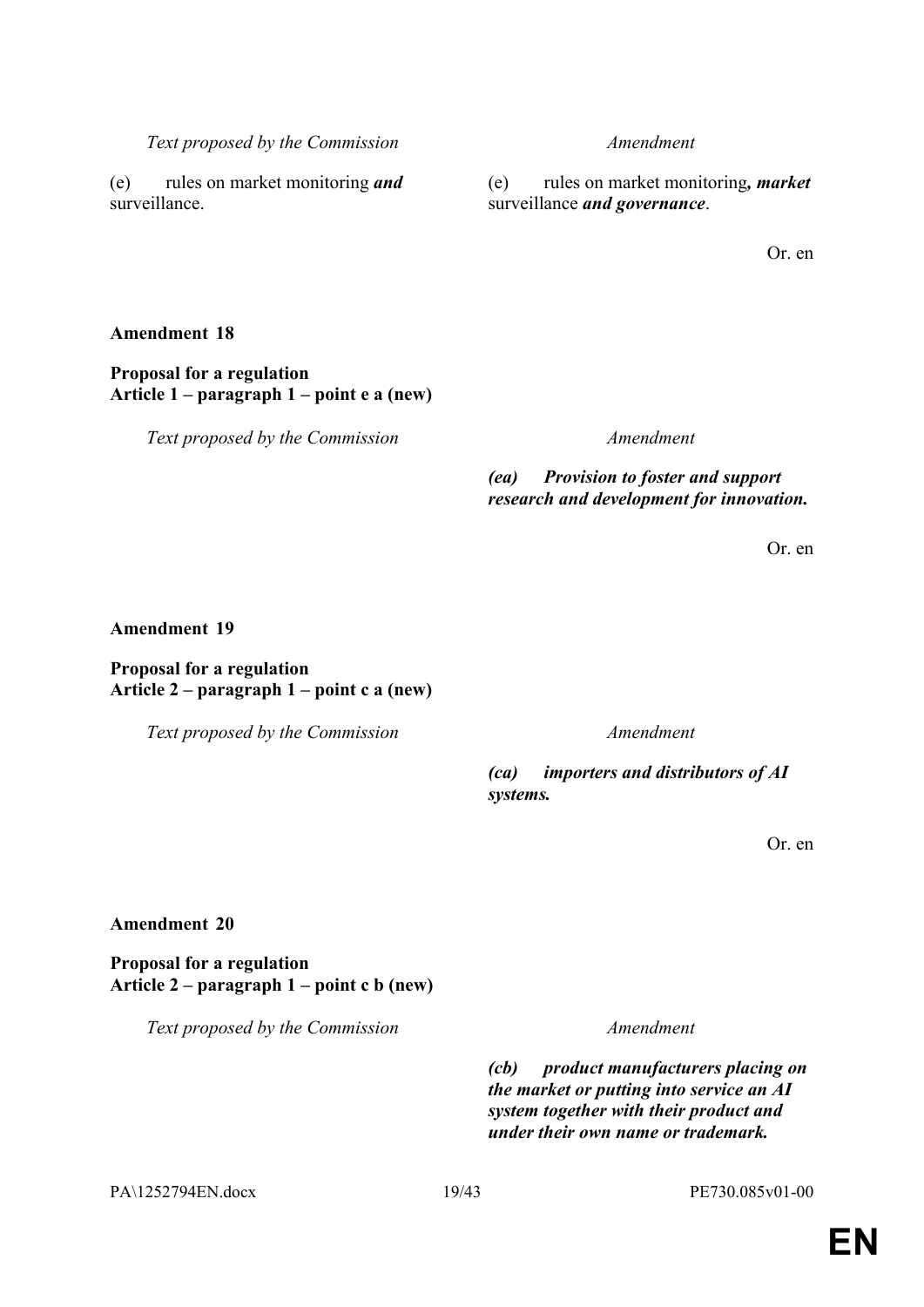Or. en

### **Amendment 21**

**Proposal for a regulation Article 2 – paragraph 2 – introductory part**

*Text proposed by the Commission Amendment*

2. For high-risk AI *systems that are safety components of* products *or systems, or which are themselves products or systems, falling within the scope of the following acts,* only Article 84 of this Regulation shall apply*:*

2. For *AI systems classified as* highrisk AI *in accordance with Article 6(1) related to* products *covered by Union harmonisation legislation listed in Annex II, section B,* only Article 84 of this Regulation shall apply*.*

**Amendment 22 Proposal for a regulation Article 2 – paragraph 2 – point a** *Text proposed by the Commission Amendment (a) Regulation (EC) 300/2008; deleted* Or. en **Amendment 23 Proposal for a regulation Article 2 – paragraph 2 – point b** *Text proposed by the Commission Amendment (b) Regulation (EU) No 167/2013; deleted*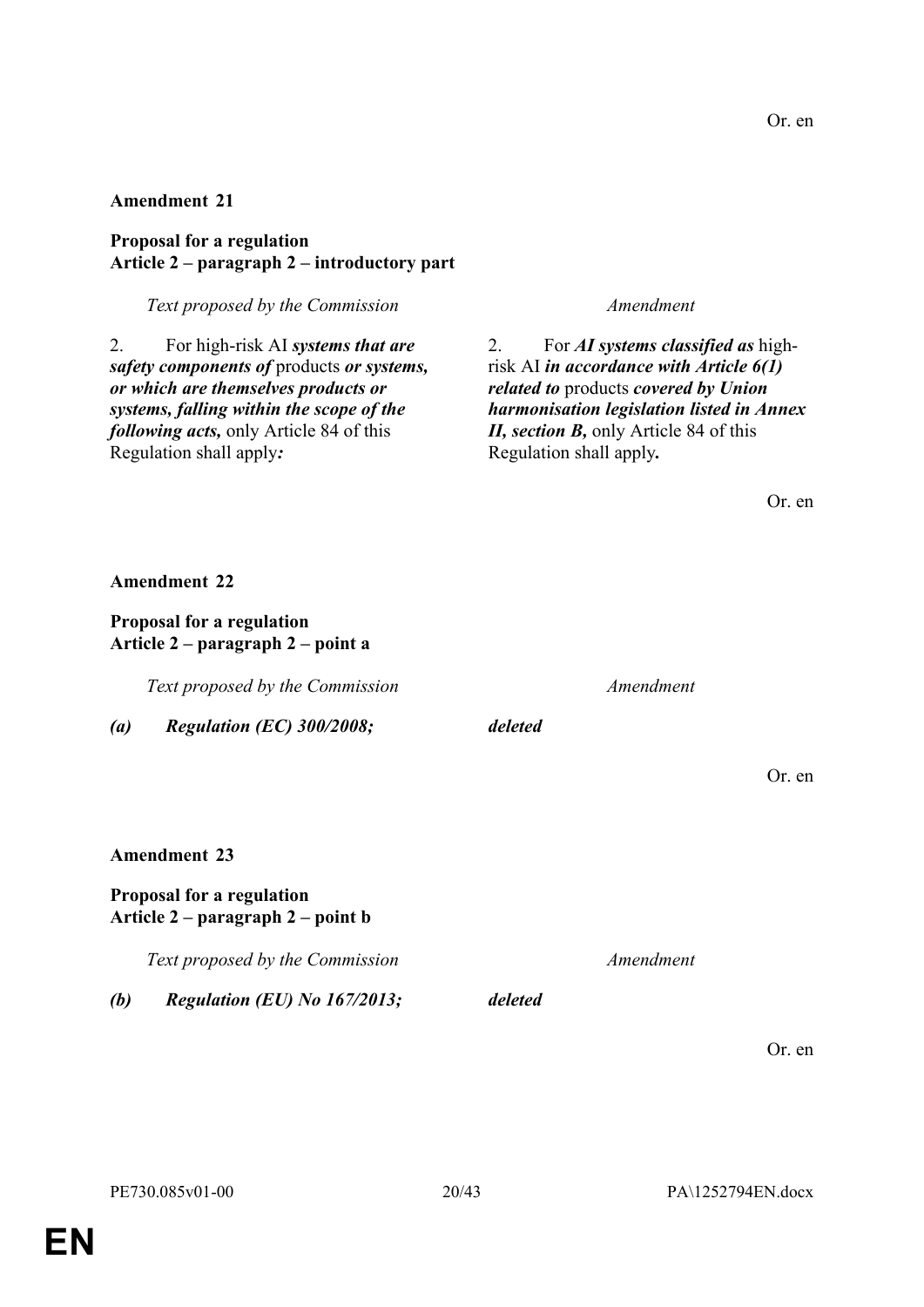### **Proposal for a regulation Article 2 – paragraph 2 – point c**

*Text proposed by the Commission Amendment*

*(c) Regulation (EU) No 168/2013; deleted*

Or. en

Or. en

### **Amendment 25**

### **Proposal for a regulation Article 2 – paragraph 2 – point d**

*Text proposed by the Commission Amendment*

*(d) Directive 2014/90/EU; deleted*

### **Amendment 26**

### **Proposal for a regulation Article 2 – paragraph 2 – point e**

*Text proposed by the Commission Amendment*

*(e) Directive (EU) 2016/797; deleted*

Or. en

### **Amendment 27**

### **Proposal for a regulation Article 2 – paragraph 2 – point f**

*Text proposed by the Commission Amendment*

*(f) Regulation (EU) 2018/858; deleted*

| PA\1252794EN.docx |
|-------------------|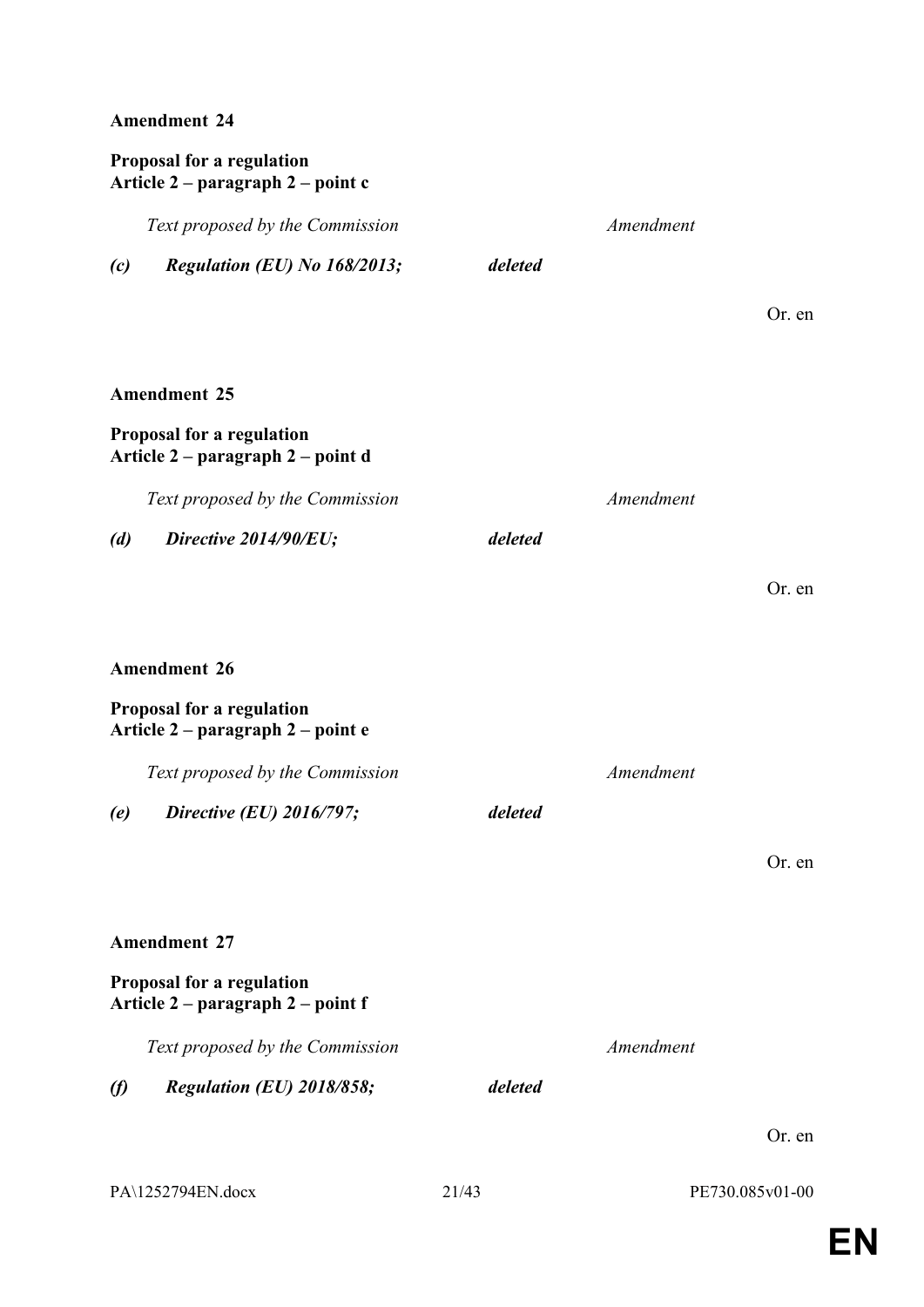### **Proposal for a regulation Article 2 – paragraph 2 – point g**

*Text proposed by the Commission Amendment (g) Regulation (EU) 2018/1139; deleted* Or. en **Amendment 29 Proposal for a regulation Article 2 – paragraph 2 – point h** *Text proposed by the Commission Amendment (h) Regulation (EU) 2019/2144. deleted* Or. en

#### **Amendment 30**

**Proposal for a regulation Article 2 – paragraph 5 a (new)**

*Text proposed by the Commission Amendment*

*5a. This Regulation shall not apply to AI systems developed and put into service for the sole purpose of scientific research and development.*

Or. en

**Amendment 31**

**Proposal for a regulation Article 2 – paragraph 5 b (new)**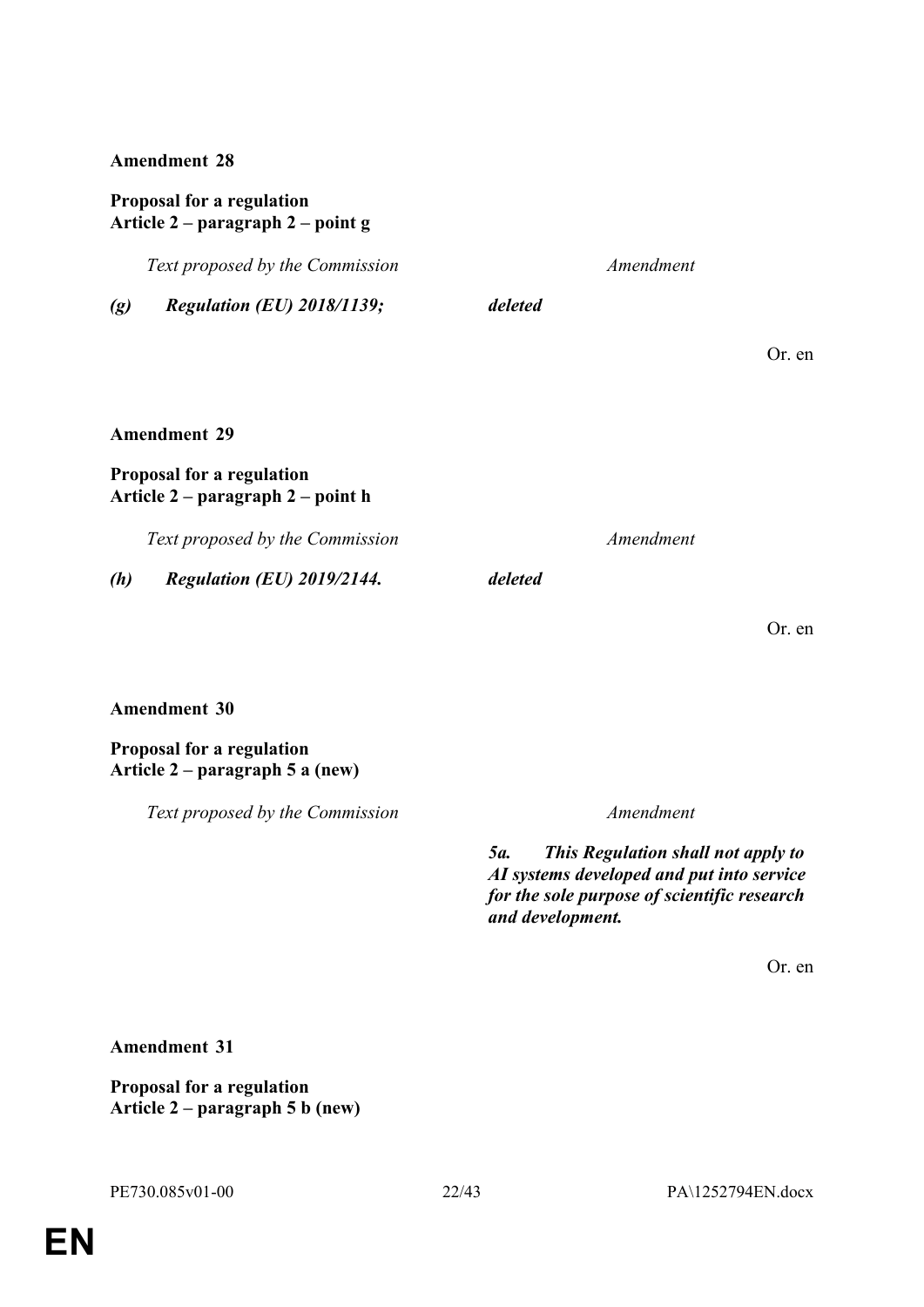*Text proposed by the Commission Amendment*

*5b. This Regulation shall not apply to any research and development activity regarding AI systems in so far as such activity does not lead to or require placing an AI system on the market or putting it into service and is in full respect of approved scientific ethical standards.*

Or. en

#### **Amendment 32**

### **Proposal for a regulation Article 3 – paragraph 1 – point 1**

*Text proposed by the Commission Amendment*

(1) 'artificial intelligence system' (AI system) means *software that is developed with one or more of* the techniques and approaches listed in Annex I *and can, for a given set of human-defined objectives, generate* outputs *such as* content, predictions, recommendations*, or decisions influencing the environments they interact with;*

(1) 'artificial intelligence system' (AI system) means *a system that receives machine- and/or human-based data and inputs to infer how to achieve a given set of human-defined objectives using learning, reasoning or modelling implemented with* the techniques and approaches listed in Annex I*, and generates* outputs *in the form of* content *(generative AI systems)*, predictions, recommendations*.*

Or. en

#### **Amendment 33**

### **Proposal for a regulation Article 3 – paragraph 1 – point 4**

*Text proposed by the Commission Amendment*

(4) 'user' means any natural or legal person, public authority, agency or other body using an AI system under its authority*, except where the AI system is* 

(4) 'user' means any natural or legal person, public authority, agency or other body using an AI system under its authority;

PA\1252794EN.docx 23/43 PE730.085v01-00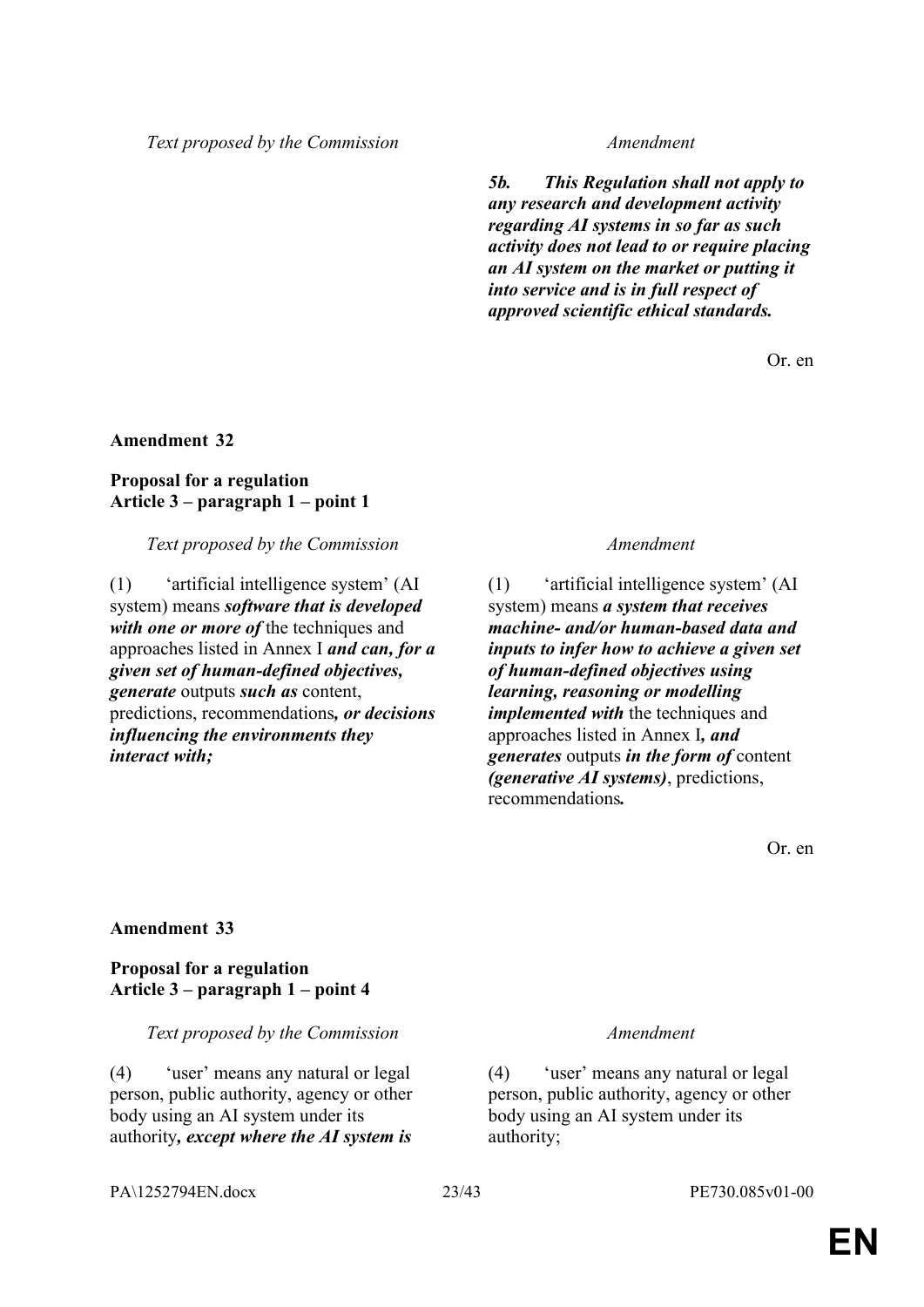*used in the course of a personal nonprofessional activity;*

#### **Amendment 34**

**Proposal for a regulation Article 3 – paragraph 1 – point 5 a (new)**

*Text proposed by the Commission Amendment*

*(5a) 'product manufacturer' means a manufacturer within the meaning of any of the Union harmonisation legislation listed in Annex II;*

Or. en

#### **Amendment 35**

#### **Proposal for a regulation Article 3 – paragraph 1 – point 44 – introductory part**

*Text proposed by the Commission Amendment*

(44) 'serious incident' means any incident that directly or indirectly leads, might have led or might lead to any of the following:

(44) 'serious incident' means any incident *or malfunctioning of an AI system* that directly or indirectly leads, might have led or might lead to any of the following:

Or. en

### **Amendment 36**

**Proposal for a regulation Article 3 – paragraph 1 – point 44 a (new)**

*Text proposed by the Commission Amendment*

*(44a) 'personal data' means data as defined in point (1) of Article 4 of*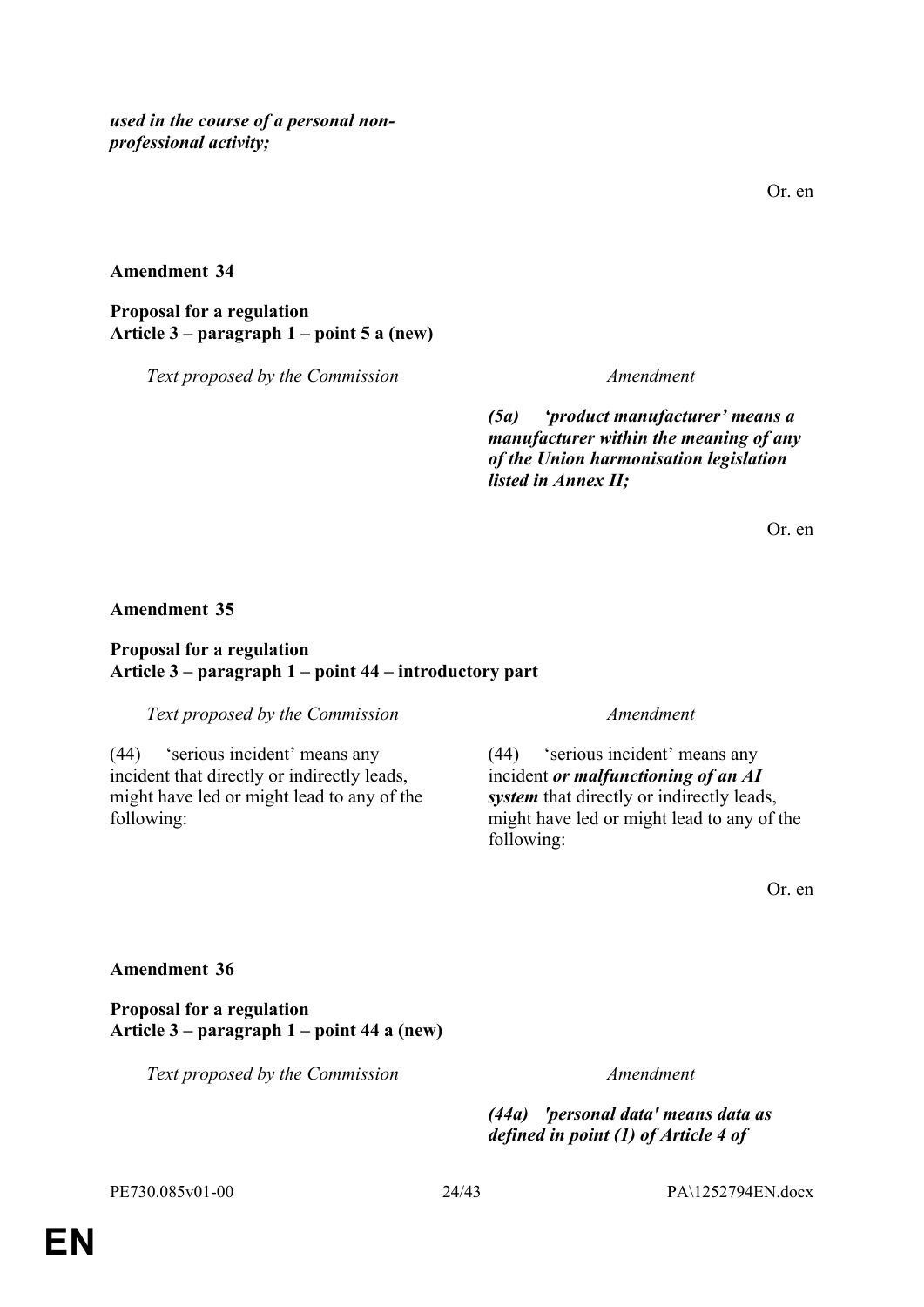Or. en

**Amendment 37**

**Proposal for a regulation Article 3 – paragraph 1 – point 44 b (new)**

*Text proposed by the Commission Amendment*

*(44b) 'non-personal data' means data other than personal data as defined in point (1) of Article 4 of Regulation (EU) 2016/679;*

Or. en

#### **Amendment 38**

### **Proposal for a regulation Article 5 – paragraph 1 – point d – point ii**

*Text proposed by the Commission Amendment*

(ii) the prevention of a specific*,* substantial and imminent threat to the *life* or physical safety of natural persons or of a terrorist attack;

(ii) the prevention of a specific *and* substantial and imminent threat to the *critical infrastructure, life, health* or physical safety of natural persons or of a terrorist attack;

Or. en

#### **Amendment 39**

**Proposal for a regulation Article 6 – paragraph 1 – introductory part**

*Text proposed by the Commission Amendment*

1. Irrespective of whether *an* AI system is placed on the market or put into service independently from the *products*

*1. An AI system that is itself a product covered by the Union harmonisation legislation listed in Annex* 

#### PA\1252794EN.docx 25/43 PE730.085v01-00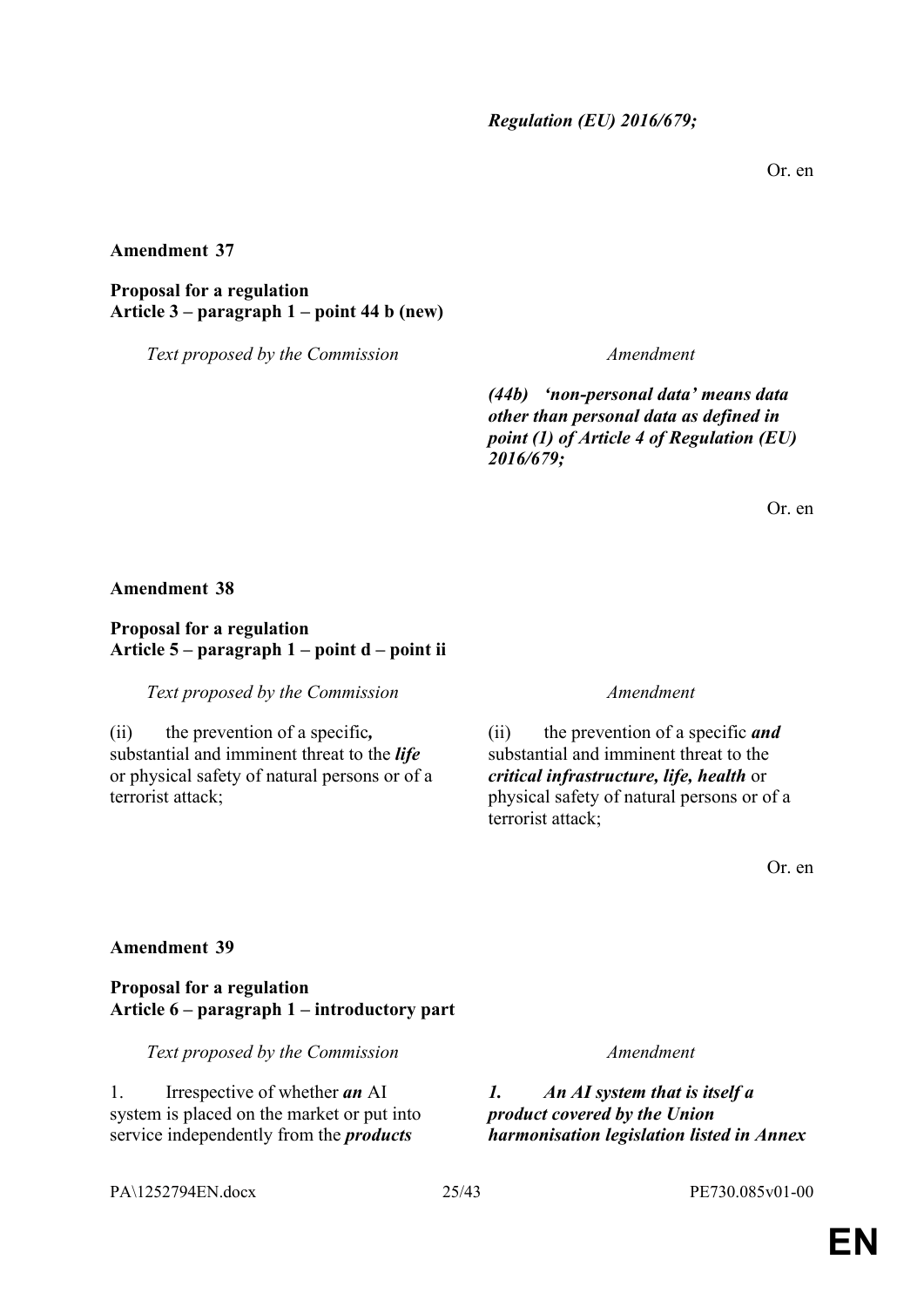referred to in *points (a) and (b), that AI system* shall be considered high-risk *where both of the following conditions are fulfilled:*

*II shall be considered as high risk if it is required to undergo a third-party conformity assessment with a view to the placing on the market or putting into service of that product pursuant to the above mentioned legislation.*

*2. An AI system intended to be used as a safety component of a product covered by the legislation referred to in paragraph 1 shall be considered as high risk if it is required to undergo a thirdparty conformity assessment with a view to the placing on the market or putting into service of that product pursuant to above mentioned legislation. This provision shall apply* irrespective of whether *the* AI system is placed on the market or put into service independently from the *product.*

*3. AI systems* referred to in *Annex III* shall be considered high-risk*.*

Or. en

### *Justification*

*The amendment on Article 6 is strictly to improve the language to ensure greater clarity. The content remains the same.*

**Amendment 40**

### **Proposal for a regulation Article 6 – paragraph 1 – point a**

*Text proposed by the Commission Amendment*

*deleted*

*(a) the AI system is intended to be used as a safety component of a product, or is itself a product, covered by the Union harmonisation legislation listed in Annex II;*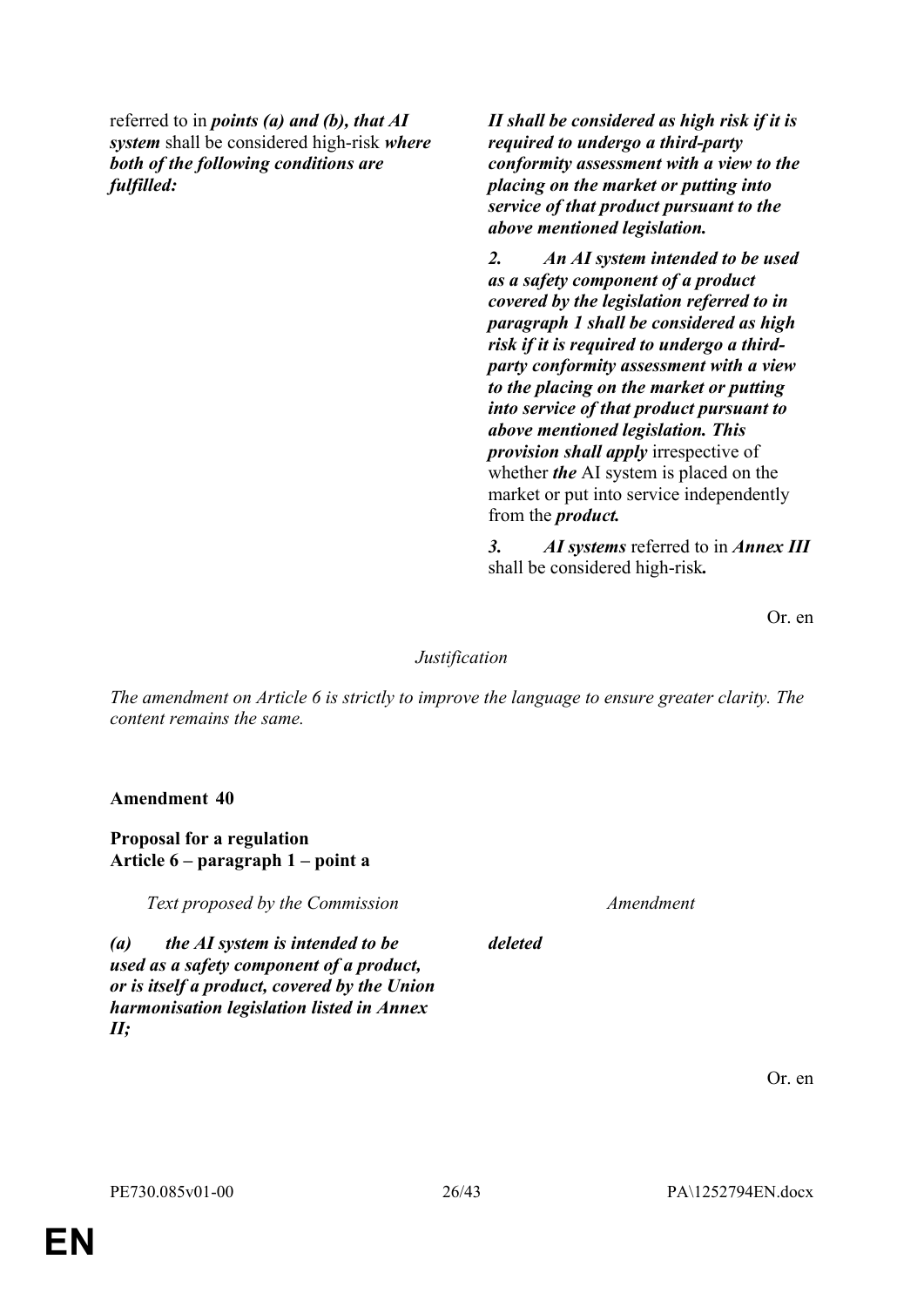### **Proposal for a regulation Article 6 – paragraph 1 – point b**

*Text proposed by the Commission Amendment*

*(b) the product whose safety component is the AI system, or the AI system itself as a product, is required to undergo a third-party conformity assessment with a view to the placing on the market or putting into service of that product pursuant to the Union harmonisation legislation listed in Annex II.* 

*deleted*

Or. en

**Amendment 42**

**Proposal for a regulation Article 6 – paragraph 2**

*Text proposed by the Commission Amendment*

*2. In addition to the high-risk AI systems referred to in paragraph 1, AI systems referred to in Annex III shall also be considered high-risk.*

**Amendment 43**

**Proposal for a regulation Article 8 – paragraph 1**

*Text proposed by the Commission Amendment*

1. High-risk AI systems shall comply with the requirements established in this Chapter.

### *deleted*

Or. en

1. High-risk AI systems shall comply with the requirements established in this Chapter*, taking into account sectoral legislation, harmonised standards and common specifications.*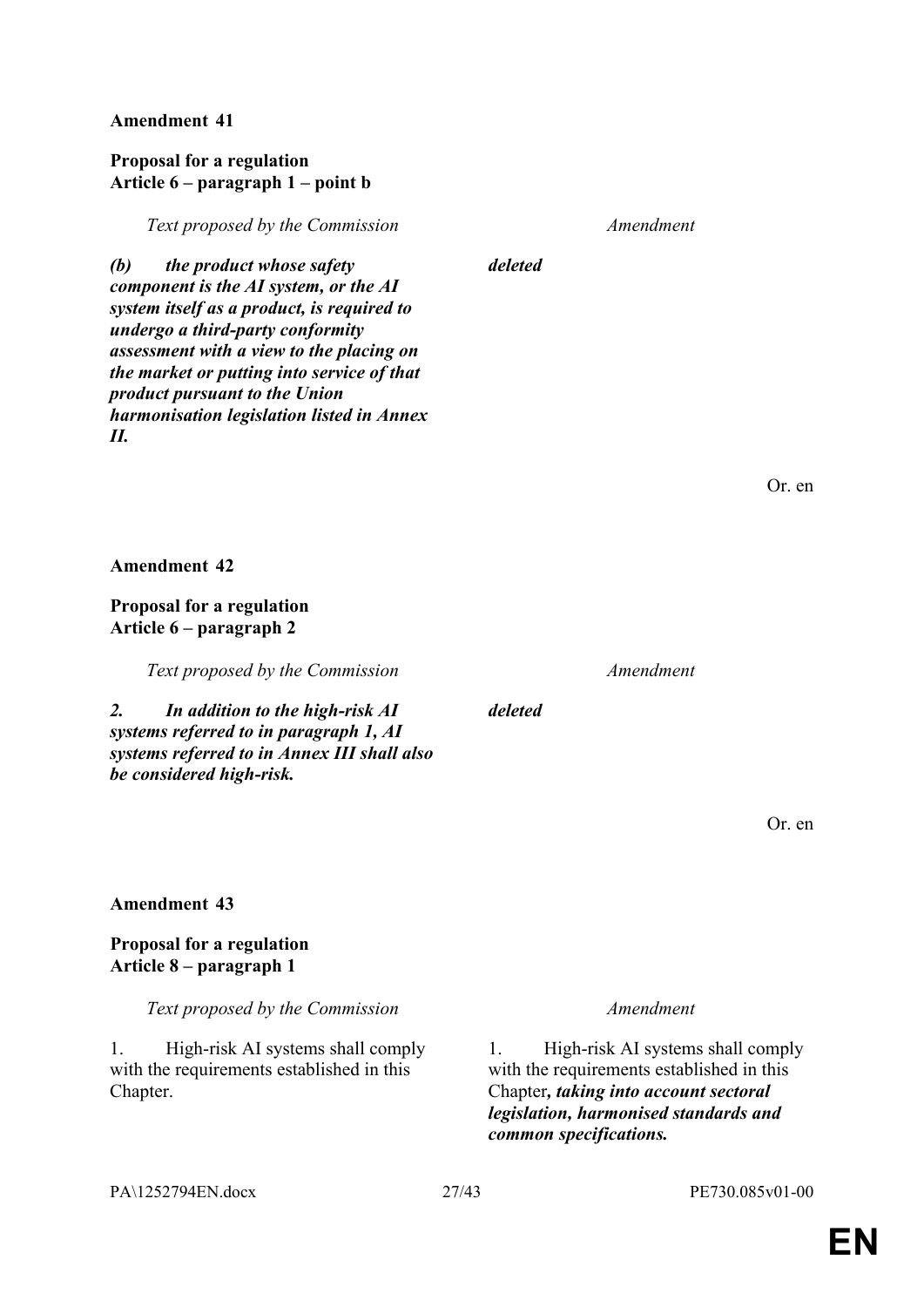### *Justification*

*Relevant amendments to ensure sectoral standards and specifications are respected, something key for the transport sector.*

#### **Amendment 44**

### **Proposal for a regulation Article 9 – paragraph 2 – point a**

*Text proposed by the Commission Amendment*

(a) identification and analysis of the known and foreseeable risks associated with each high-risk AI system*;*

(a) identification and analysis of the known and foreseeable risks associated with each high-risk AI system *that might occur to health, safety and fundamental rights of persons in view of the intended purpose of or misuse of the high-risk AI system.*

Or. en

#### **Amendment 45**

### **Proposal for a regulation Article 10 – paragraph 3**

#### *Text proposed by the Commission Amendment*

3. Training, validation and testing data sets shall be relevant, representative, free of errors and complete. They shall have the appropriate statistical properties, including, where applicable, as regards the persons or groups of persons on which the high-risk AI system is intended to be used. These characteristics of the data sets may be met at the level of individual data sets or a combination thereof.

3. Training, validation and testing data sets shall be relevant, representative, *and to the best extent possible* free of errors and complete. They shall have the appropriate statistical properties, including, where applicable, as regards the persons or groups of persons on which the high-risk AI system is intended to be used. These characteristics of the data sets may be met at the level of individual data sets or a combination thereof.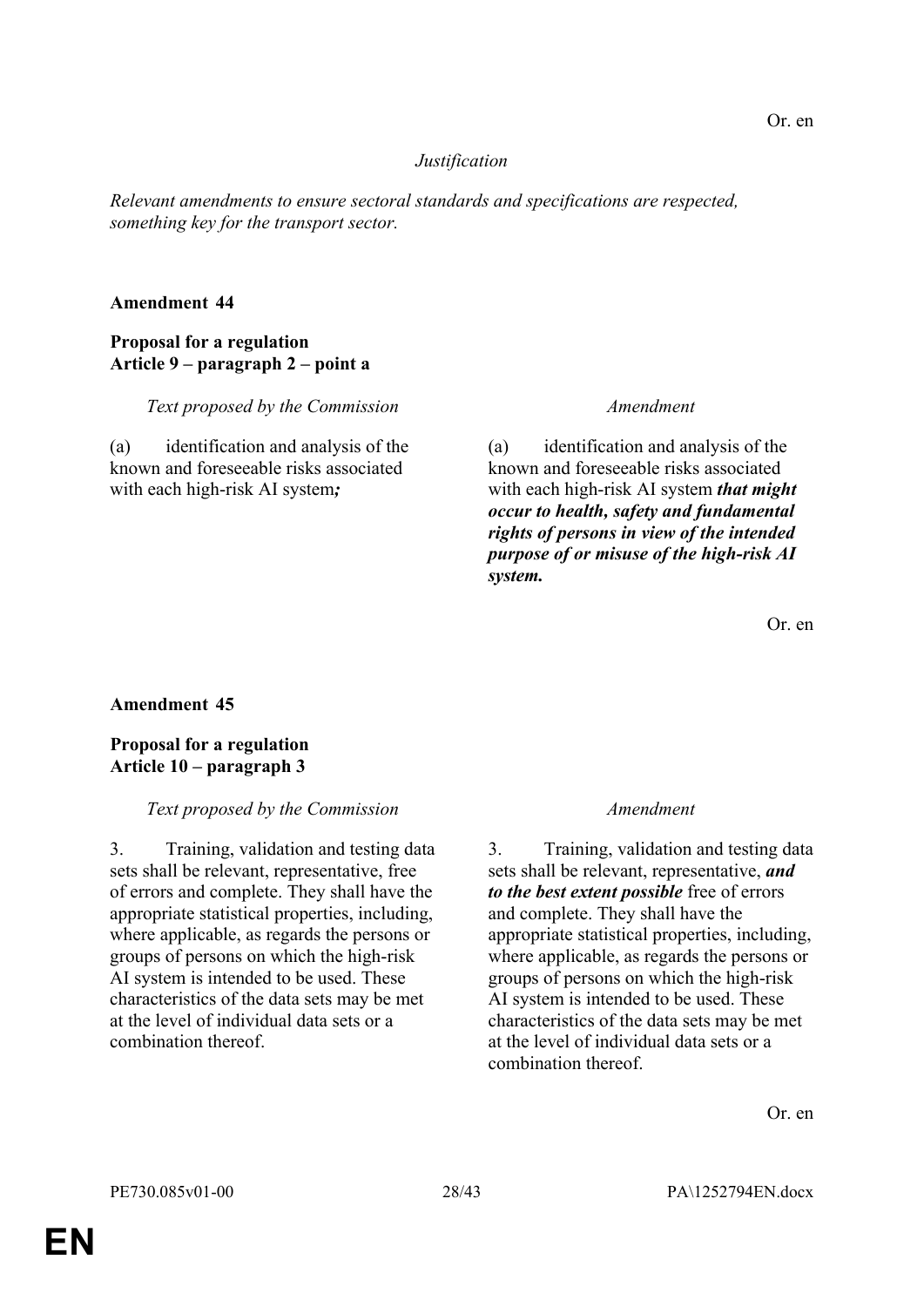### **Proposal for a regulation Article 11 – paragraph 1 – subparagraph 1**

#### *Text proposed by the Commission Amendment*

The technical documentation shall be drawn up in such a way to demonstrate that the high-risk AI system complies with the requirements set out in this Chapter and provide national competent authorities and notified bodies with all the necessary information to assess the compliance of the AI system with those requirements. It shall contain, at a minimum, the elements set out in Annex IV.

The technical documentation shall be drawn up in such a way to demonstrate that the high-risk AI system complies with the requirements set out in this Chapter and provide national competent authorities and notified bodies with all the necessary information to assess the compliance of the AI system with those requirements. It shall contain, at a minimum, the elements set out in Annex IV *or, in the case of SMEs and start-ups, any equivalent documentation meeting the same objectives, subject to approval of the competent authority*.

Or. en

#### **Amendment 47**

#### **Proposal for a regulation Article 14 – paragraph 1**

#### *Text proposed by the Commission Amendment*

1. High-risk AI systems shall be designed and developed in such a way, including with appropriate human-machine interface tools, that they can be effectively overseen by natural persons during the period in which the AI system is in use.

1. High-risk AI systems shall be designed and developed in such a way, including with appropriate human-machine interface tools, that they can be effectively overseen by natural persons during the period in which the AI system is in use*, unless human supervision compromises the safety of the given high risk AI system*.

Or. en

#### *Justification*

*The degree of human oversight should be adapted to the specific risks, the level of automation, context and intended use to avoid hindering automated processes in transport. The addition is important for the sector as human oversight might not always be the preferable option to guarantee safety.*

PA\1252794EN.docx 29/43 PE730.085v01-00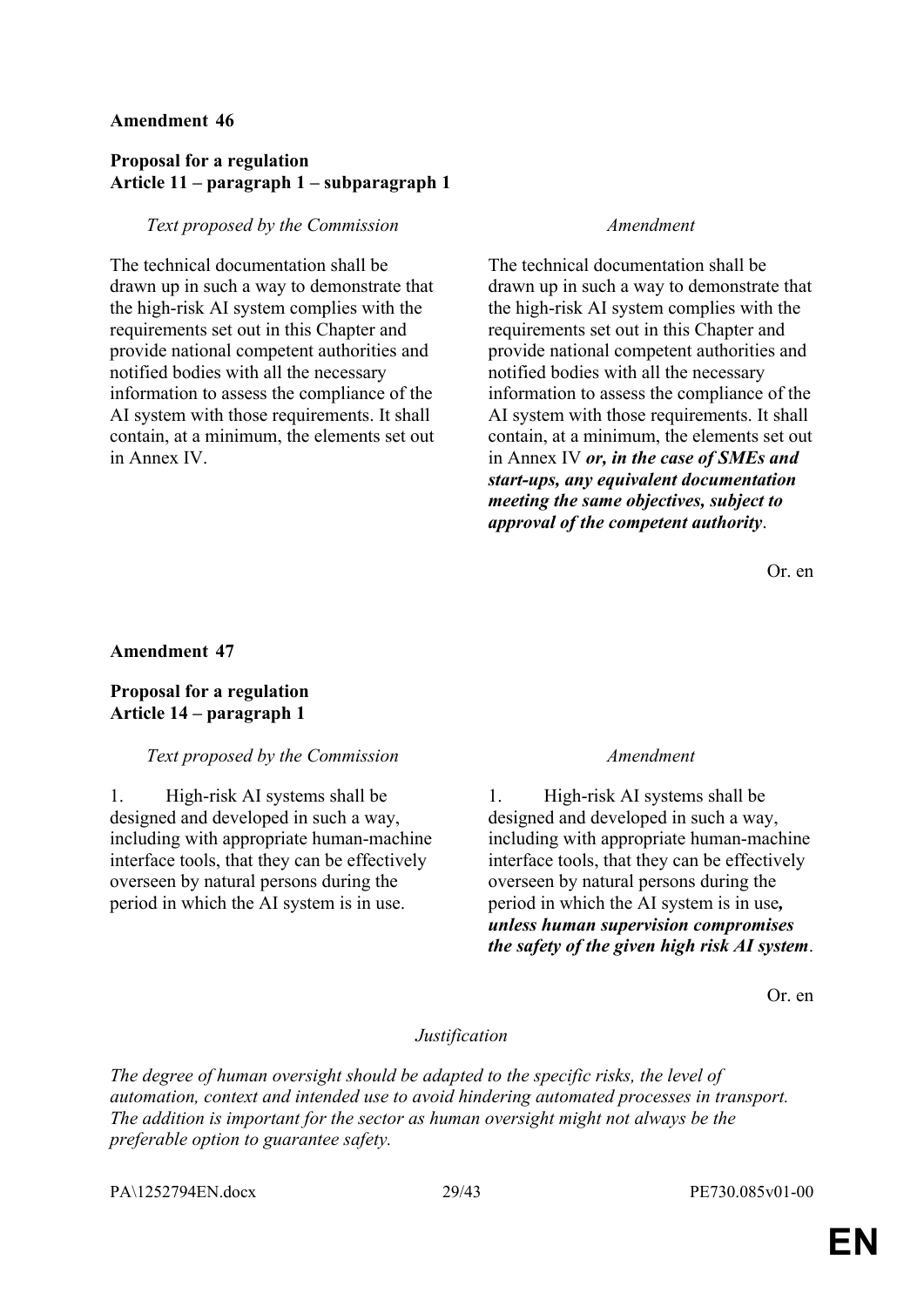### **Proposal for a regulation Article 14 – paragraph 4 – point e a (new)**

*Text proposed by the Commission Amendment*

*(ea) be able to comprehend when a high risk AI system decision is preferable to human oversight.*

Or. en

#### **Amendment 49**

### **Proposal for a regulation Article 15 – paragraph 1**

#### *Text proposed by the Commission Amendment*

1. High-risk AI systems shall be designed and developed in such a way that they achieve, in the light of their intended purpose, *an appropriate* level of accuracy, robustness and cybersecurity, and perform consistently in those respects throughout their lifecycle.

1. High-risk AI systems shall be designed and developed in such a way that they achieve, in the light of their intended purpose, *the highest* level of accuracy, robustness and cybersecurity *possible*, and perform consistently in those respects throughout their lifecycle.

Or. en

#### **Amendment 50**

### **Proposal for a regulation Article 15 – paragraph 3 – subparagraph 2**

#### *Text proposed by the Commission Amendment*

High-risk AI systems that continue to learn after being placed on the market or put into service shall be developed in such a way to ensure that possibly biased outputs *due to outputs used as* an input for future operations ('feedback loops') are duly addressed with appropriate mitigation

High-risk AI systems that continue to learn after being placed on the market or put into service shall be developed in such a way to ensure that possibly biased outputs *influencing* an input for future operations ('feedback loops') are duly addressed with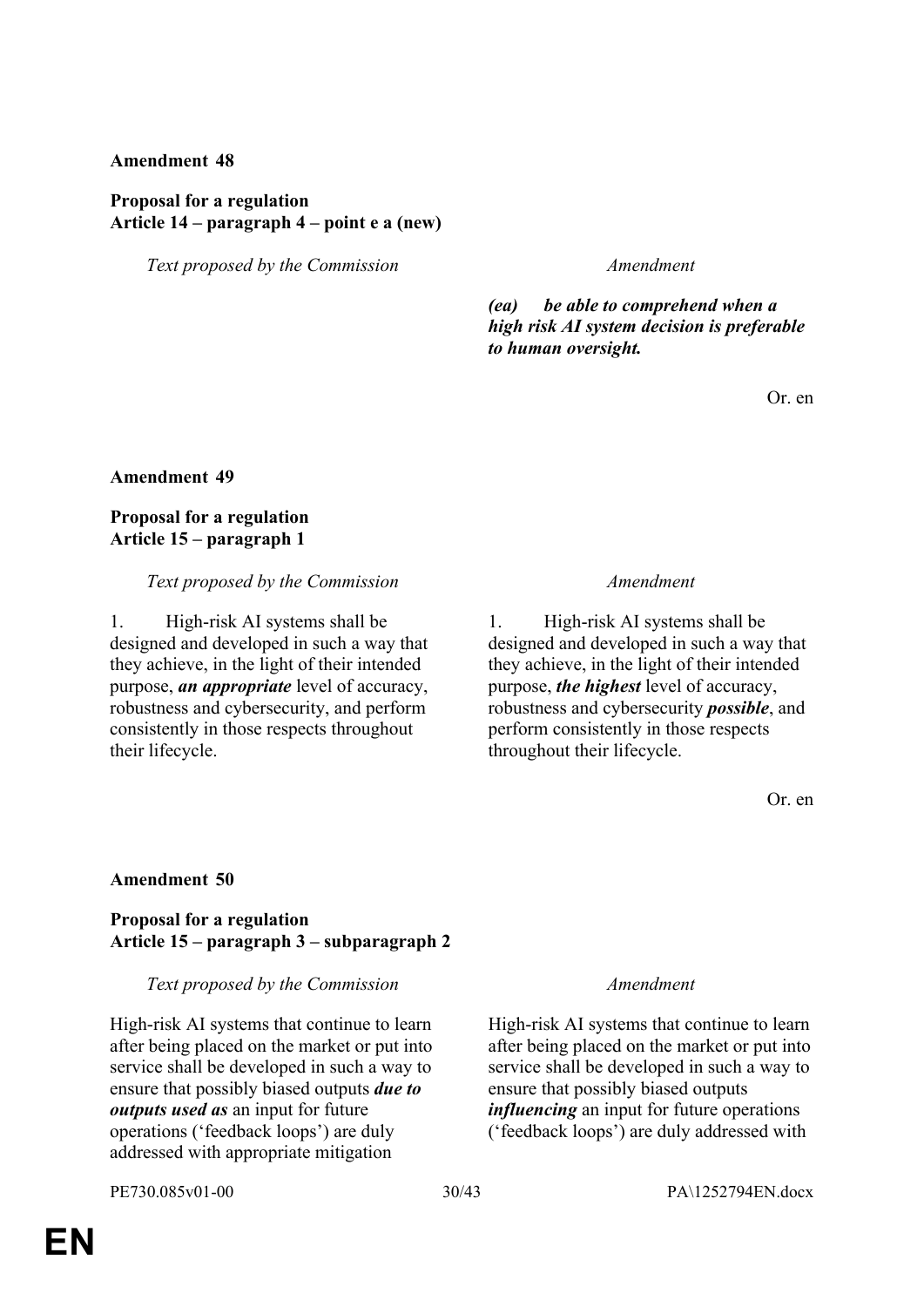Or. en

#### **Amendment 51**

**Proposal for a regulation Article 28 – paragraph 1 – point c a (new)**

*Text proposed by the Commission Amendment*

*(ca) they modify the intended purpose of an AI system which is not high-risk and is already placed on the market or put into service, in a way which makes the modified system a high-risk AI system.*

Or. en

**Amendment 52**

### **Proposal for a regulation Article 40 – paragraph 1 a (new)**

*Text proposed by the Commission Amendment*

*2. When issuing a standardisation request to European standardisation organisations in accordance with Article 10 of Regulation 1025/2012, the Commission shall specify that standards are coherent, easy to implement and drafted in such a way that they aim to fulfil in particular the following objectives:*

*a) ensure that AI systems placed on the market or put into service in the Union are safe and respect Union values and strengthen the Union's digital sovereignty;*

*b) promote investment and innovation in AI, as well as competitiveness and growth of the Union market;*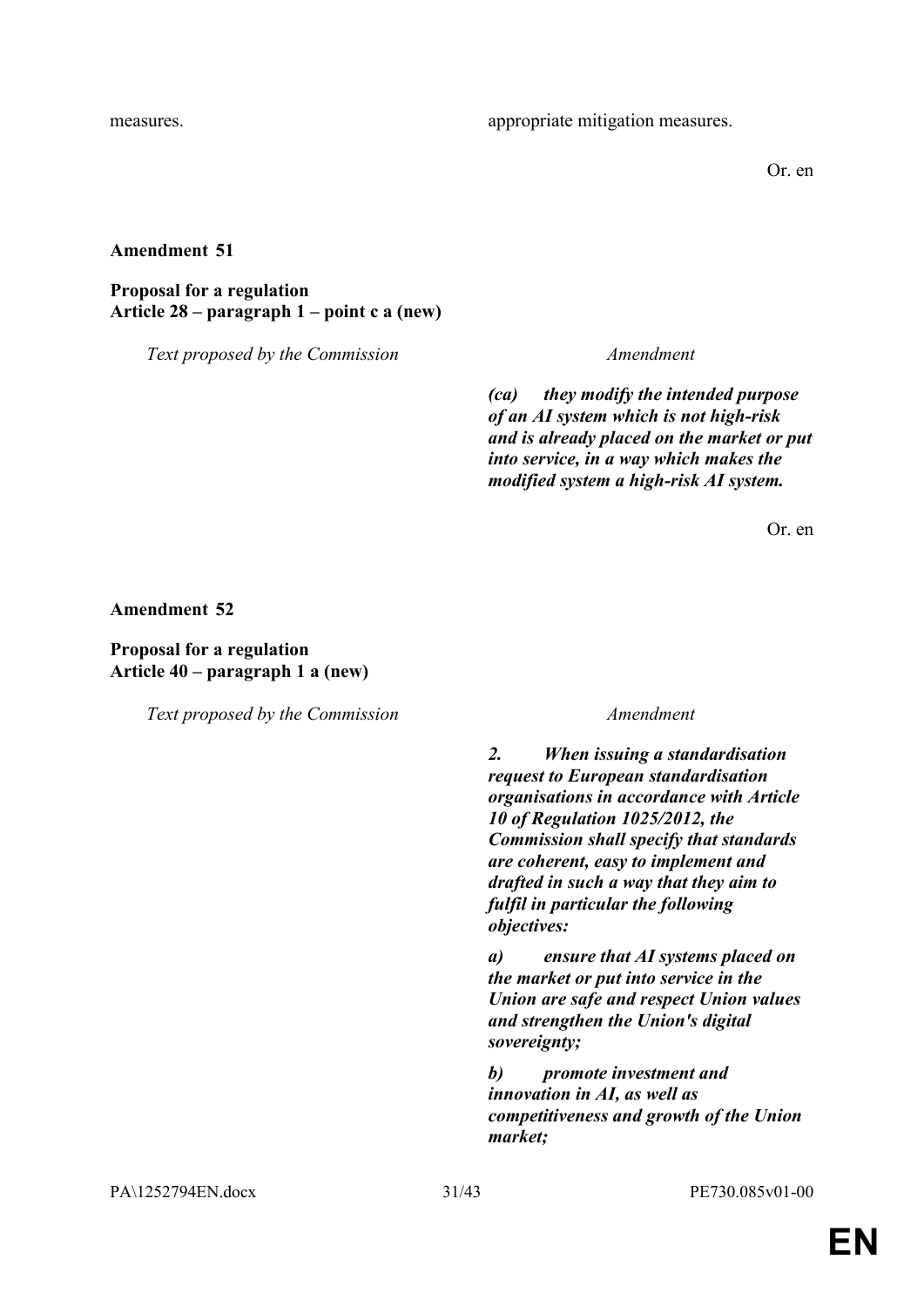*c) enhance multi-stakeholder governance, representative of all relevant European stakeholders (e.g. industry, SMEs, civil society, researchers).*

*d) contribute to strengthening global cooperation on standardisation in the field of AI that is consistent with Union values and interests.*

*The Commission shall request the European standardisation organisations to provide evidence of their best efforts to fulfil the above objectives.*

Or. en

#### *Justification*

*The Artificial Intelligence Act must promote the uptake of international standards for the transport sector to ensure innovation is promoted and the EU's industry global competitiveness supported.*

**Amendment 53**

#### **Proposal for a regulation Article 41 – paragraph 1**

#### *Text proposed by the Commission Amendment*

1. Where harmonised standards referred to in Article 40 do not exist or where the Commission considers that the relevant harmonised standards are insufficient or that there is a need to address specific safety or fundamental right concerns, the Commission may, by means of implementing acts, adopt common specifications in respect of the requirements set out in Chapter 2 of this Title. Those implementing acts shall be adopted in accordance with the examination procedure referred to in Article 74(2).

1. Where harmonised standards referred to in Article 40 do not exist or where the Commission considers that the relevant harmonised standards are insufficient or that there is a need to address specific safety or fundamental right concerns, the Commission may, *after consulting the AI Board referred to in Article 56 and the responsable authorities and organizations for a given sector,* by means of implementing acts, adopt common specifications in respect of the requirements set out in Chapter 2 of this Title. Those implementing acts shall be adopted in accordance with the examination procedure referred to in Article 74(2).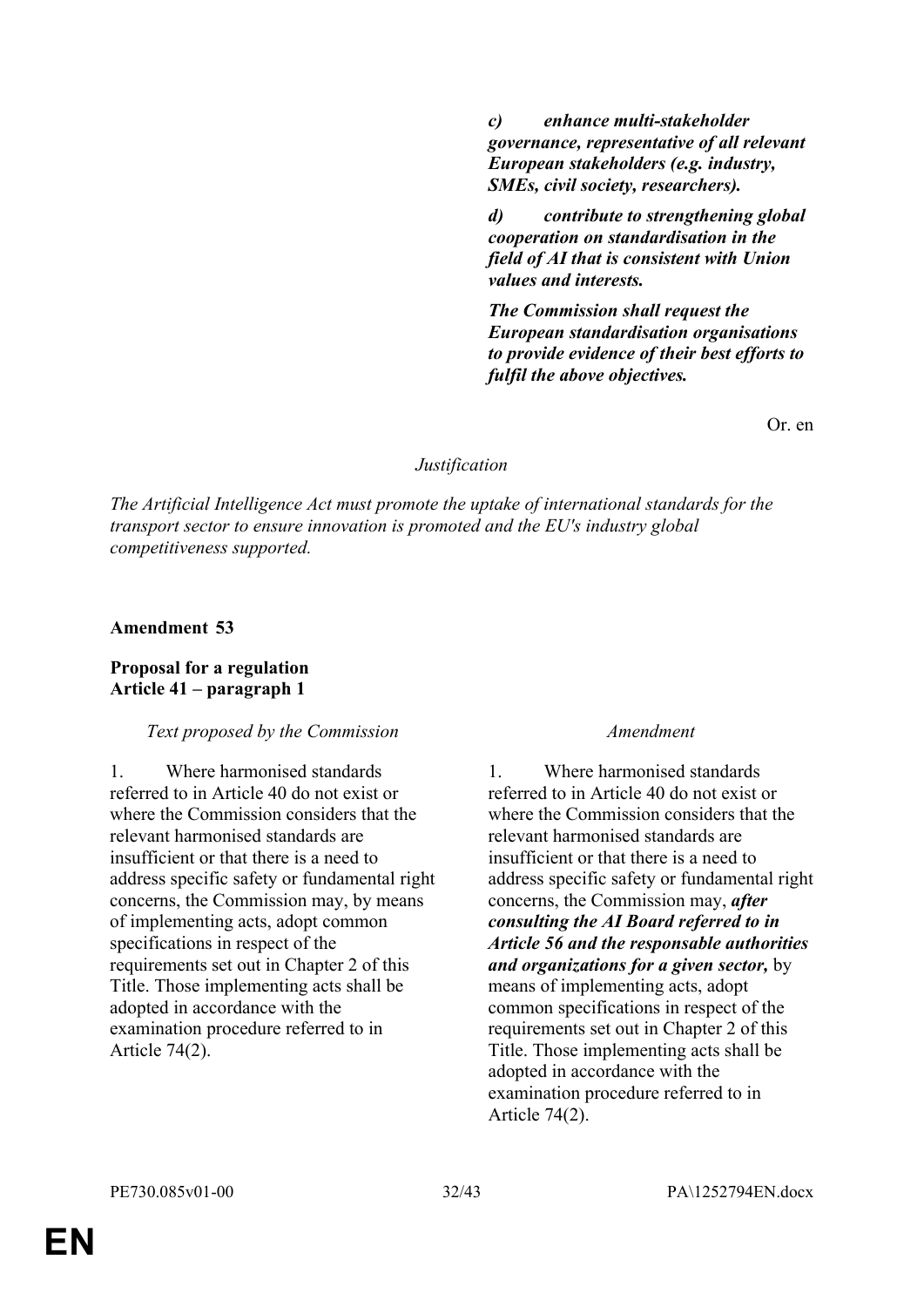### **Proposal for a regulation Article 41 – paragraph 2**

### *Text proposed by the Commission Amendment*

2. *The Commission,* when preparing the common specifications referred to in paragraph 1, shall gather the views of relevant bodies or expert groups established under relevant sectorial Union law.

2. When preparing the common specifications referred to in paragraph 1, *the Commission* shall *fulfil the objectives referred of Article 40(2) and* gather the views of relevant bodies or expert groups established under relevant sectorial Union law.

Or. en

#### **Amendment 55**

#### **Proposal for a regulation Article 54 – paragraph 1 – point a – point iii a (new)**

*Text proposed by the Commission Amendment*

*(iiia) safety and resilience of transport systems, infrastructure and networks.*

Measures for *SMEs* and users

Or. en

#### **Amendment 56**

#### **Proposal for a regulation Article 55 – title**

*Text proposed by the Commission Amendment*

Measures for *small-scale providers* and users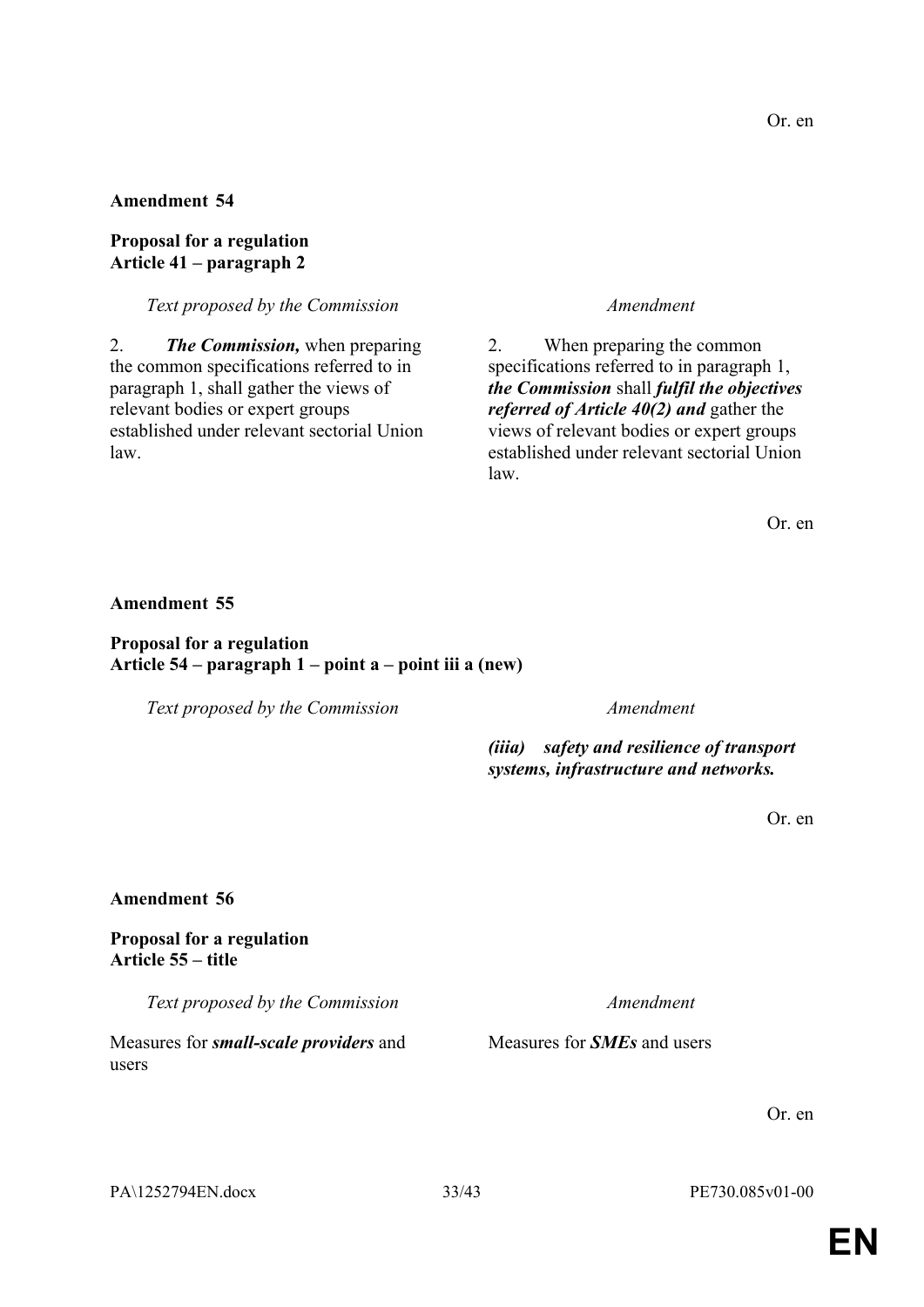### **Proposal for a regulation Article 55 – paragraph 1 – point a**

*Text proposed by the Commission Amendment*

(a) provide *small-scale providers* and start-ups with priority access to the AI regulatory sandboxes to the extent that they fulfil the eligibility conditions;

(a) provide *SMEs* and start-ups with priority access to the AI regulatory sandboxes to the extent that they fulfil the eligibility conditions;

Or. en

#### **Amendment 58**

### **Proposal for a regulation Article 55 – paragraph 1 – point b**

*Text proposed by the Commission Amendment*

(b) organise specific awareness raising activities about the application of this Regulation tailored to the needs of *the small-scale providers* and users;

(b) organise specific awareness raising activities about the application of this Regulation tailored to the needs of *SMEs* and users;

Or. en

#### **Amendment 59**

### **Proposal for a regulation Article 55 – paragraph 1 – point c**

#### *Text proposed by the Commission Amendment*

(c) where appropriate, establish a dedicated channel for communication with *small-scale providers* and user and other innovators to provide guidance and respond to queries about the implementation of this Regulation.

(c) where appropriate, establish a dedicated channel for communication with *SMEs* and user and other innovators to provide guidance and respond to queries about the implementation of this Regulation.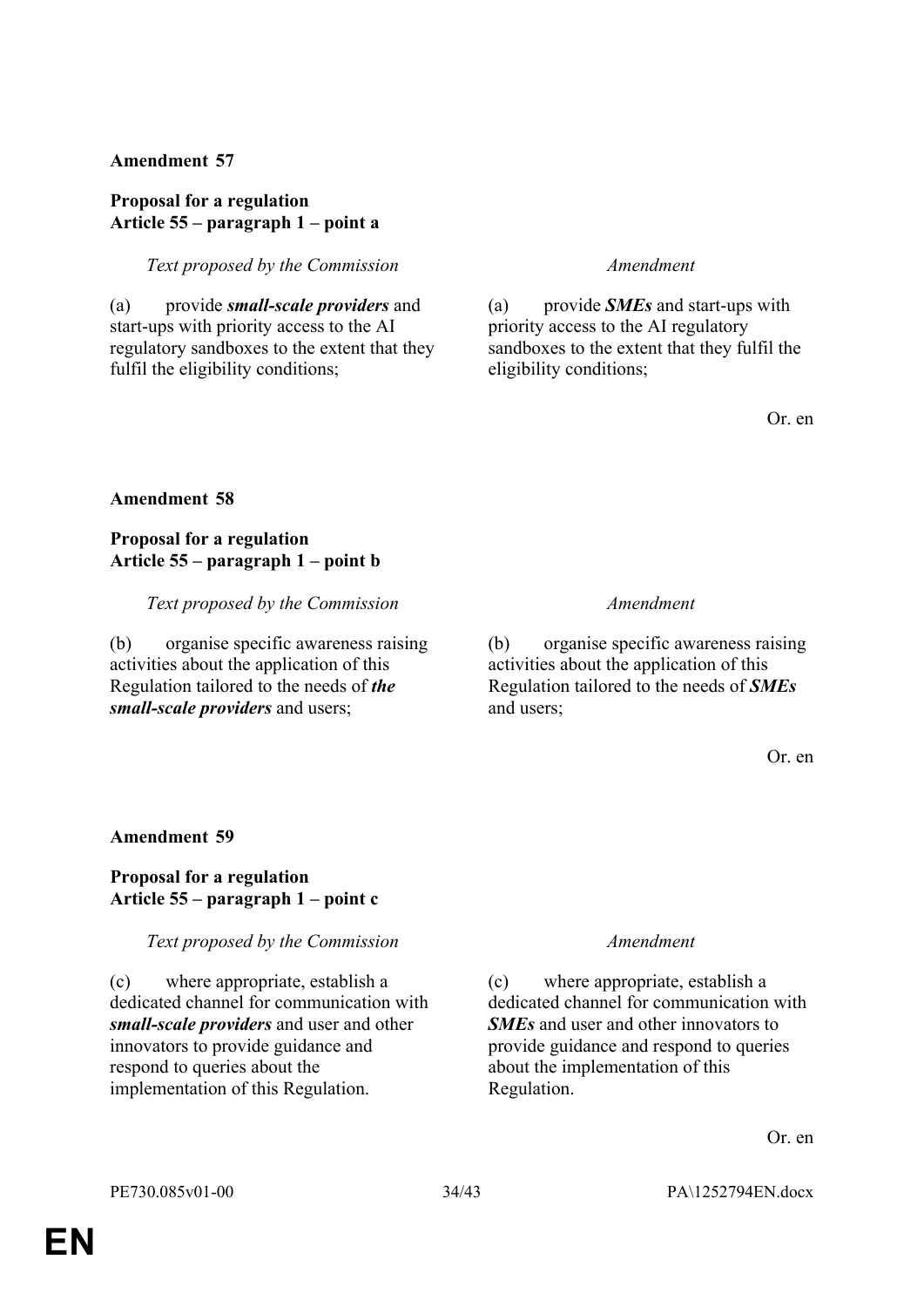#### **Proposal for a regulation Article 55 – paragraph 2 a (new)**

*Text proposed by the Commission Amendment*

*2a. Where appropriate, Member States shall find synergies and cooperate with relevant instruments funded by EU programmes, such as the European Digital Innovation Hubs.*

Or. en

**Amendment 61**

**Proposal for a regulation Article 75 – paragraph 1** Regulation (EC) No 300/2008 Article 4 – paragraph 3

*Text proposed by the Commission Amendment*

When adopting detailed measures related to technical specifications and procedures for approval and use of security equipment concerning Artificial Intelligence systems in the meaning of Regulation (EU) YYY/XX [on Artificial Intelligence] of the European Parliament and of the Council\*, the requirements set out in Chapter 2, Title III of that Regulation shall be taken into account."

When adopting detailed measures related to technical specifications and procedures for approval and use of security equipment concerning Artificial Intelligence systems in the meaning of Regulation (EU) YYY/XX [on Artificial Intelligence] of the European Parliament and of the Council\*, *without interfering with existing governance,* the requirements set out in Chapter 2, Title III of that Regulation shall be taken into account."

Or. en

**Amendment 62**

**Proposal for a regulation Article 76 – paragraph 1**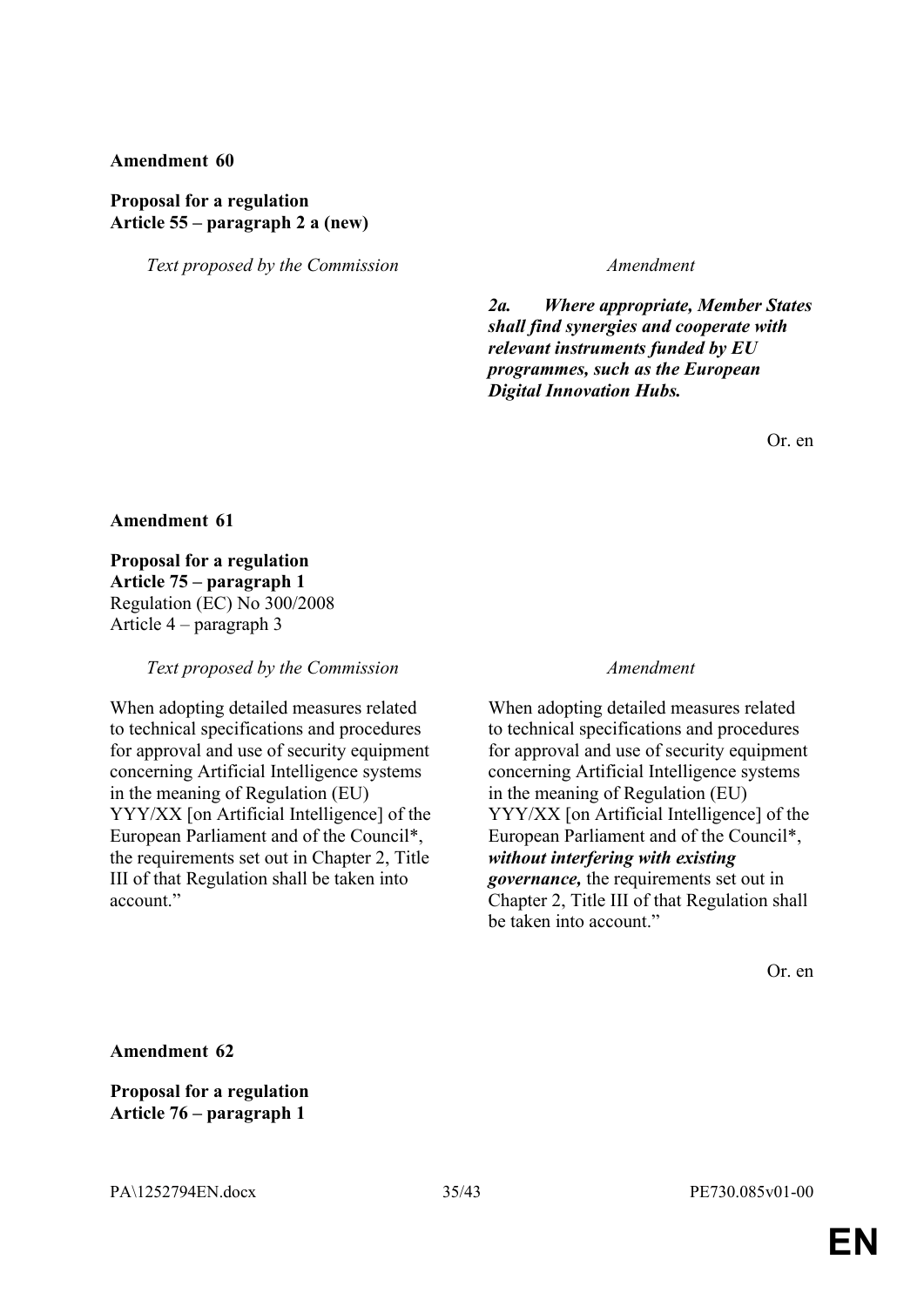Regulation (EU) No 167/2013 Article 17 – paragraph 5

### *Text proposed by the Commission Amendment*

When adopting delegated acts pursuant to the first subparagraph concerning artificial intelligence systems which are safety components in the meaning of Regulation (EU) YYY/XX [on Artificial Intelligence] of the European Parliament and of the Council\*, the requirements set out in Title III, Chapter 2 of that Regulation shall be taken into account.

When adopting delegated acts pursuant to the first subparagraph concerning artificial intelligence systems which are safety components in the meaning of Regulation (EU) YYY/XX [on Artificial Intelligence] of the European Parliament and of the Council\*, *without interfering with existing governance,* the requirements set out in Title III, Chapter 2 of that Regulation shall be taken into account.

Or. en

#### **Amendment 63**

**Proposal for a regulation Article 78 – paragraph 1** Directive 2014/90/EU Article 8 – paragraph 4

### *Text proposed by the Commission Amendment*

4. "For Artificial Intelligence systems which are safety components in the meaning of Regulation (EU) YYY/XX [on Artificial Intelligence] of the European Parliament and of the Council\*, when carrying out its activities pursuant to paragraph 1 and when adopting technical specifications and testing standards in accordance with paragraphs 2 and 3, the Commission shall take into account the requirements set out in Title III, Chapter 2 of that Regulation.

4. "For Artificial Intelligence systems which are safety components in the meaning of Regulation (EU) YYY/XX [on Artificial Intelligence] of the European Parliament and of the Council\*, when carrying out its activities pursuant to paragraph 1 and when adopting technical specifications and testing standards in accordance with paragraphs 2 and 3, *and without interfering with existing governance,* the Commission shall take into account the requirements set out in Title III, Chapter 2 of that Regulation.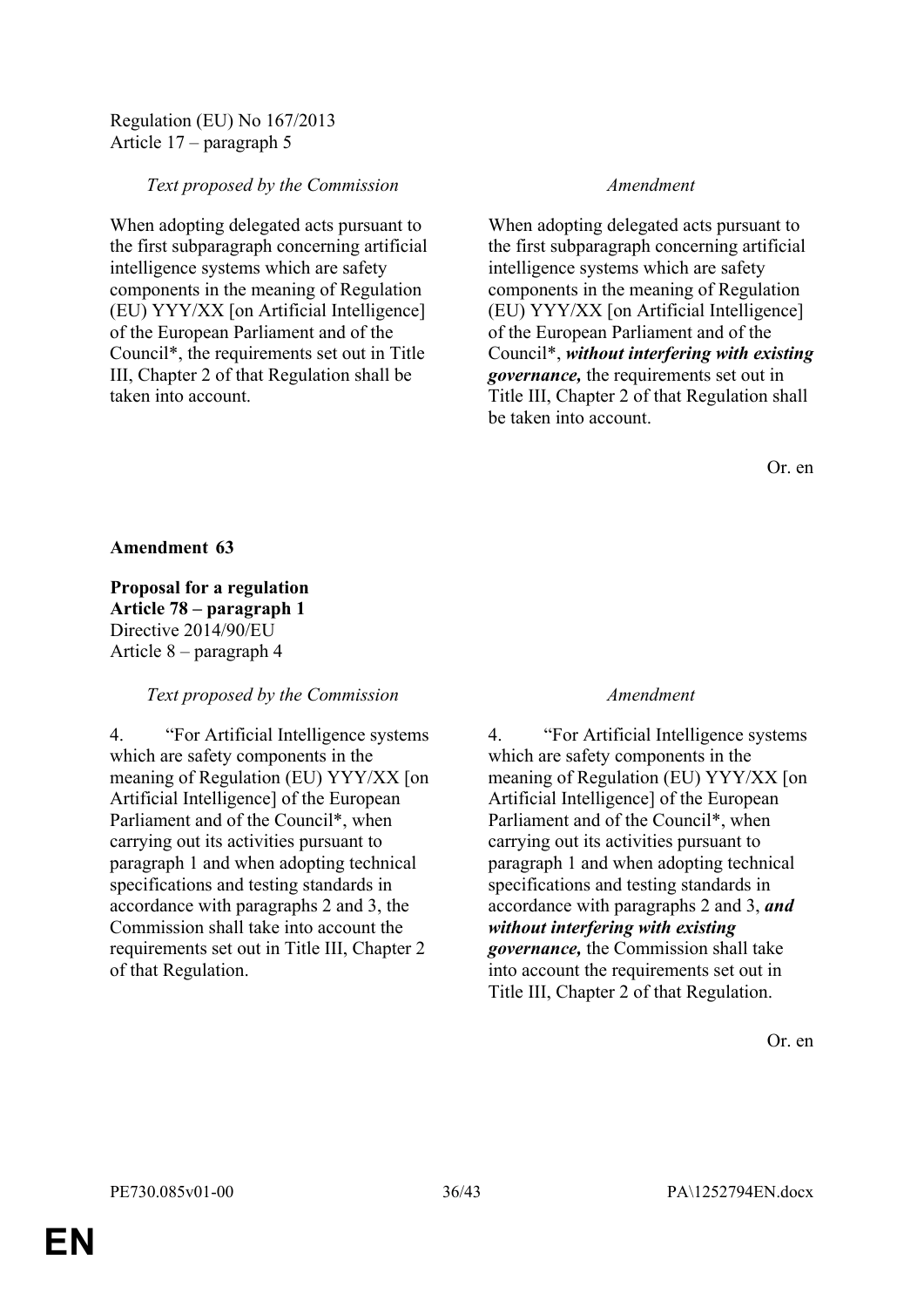**Proposal for a regulation Article 79 – paragraph 1** Directive (EU) 2016/797 Article 5 – paragraph 12

#### *Text proposed by the Commission Amendment*

12. "When adopting delegated acts pursuant to paragraph 1 and implementing acts pursuant to paragraph 11 concerning Artificial Intelligence systems which are safety components in the meaning of Regulation (EU) YYY/XX [on Artificial Intelligence] of the European Parliament and of the Council\*, the requirements set out in Title III, Chapter 2 of that Regulation shall be taken into account.

12. "When adopting delegated acts pursuant to paragraph 1 and implementing acts pursuant to paragraph 11 concerning Artificial Intelligence systems which are safety components in the meaning of Regulation (EU) YYY/XX [on Artificial Intelligence] of the European Parliament and of the Council\*, *without interfering with existing governance,* the requirements set out in Title III, Chapter 2 of that Regulation shall be taken into account.

Or. en

### **Amendment 65**

**Proposal for a regulation Article 80 – paragraph 1** Regulation (EU) 2018/858 Article 5 – paragraph 4

#### *Text proposed by the Commission Amendment*

4. "When adopting delegated acts pursuant to paragraph 3 concerning Artificial Intelligence systems which are safety components in the meaning of Regulation (EU) YYY/XX [on Artificial Intelligence] of the European Parliament and of the Council \*, the requirements set out in Title III, Chapter 2 of that Regulation shall be taken into account.

4. "When adopting delegated acts pursuant to paragraph 3 concerning Artificial Intelligence systems which are safety components in the meaning of Regulation (EU) YYY/XX [on Artificial Intelligence] of the European Parliament and of the Council \*, *without interfering with existing governance,* the requirements set out in Title III, Chapter 2 of that Regulation shall be taken into account.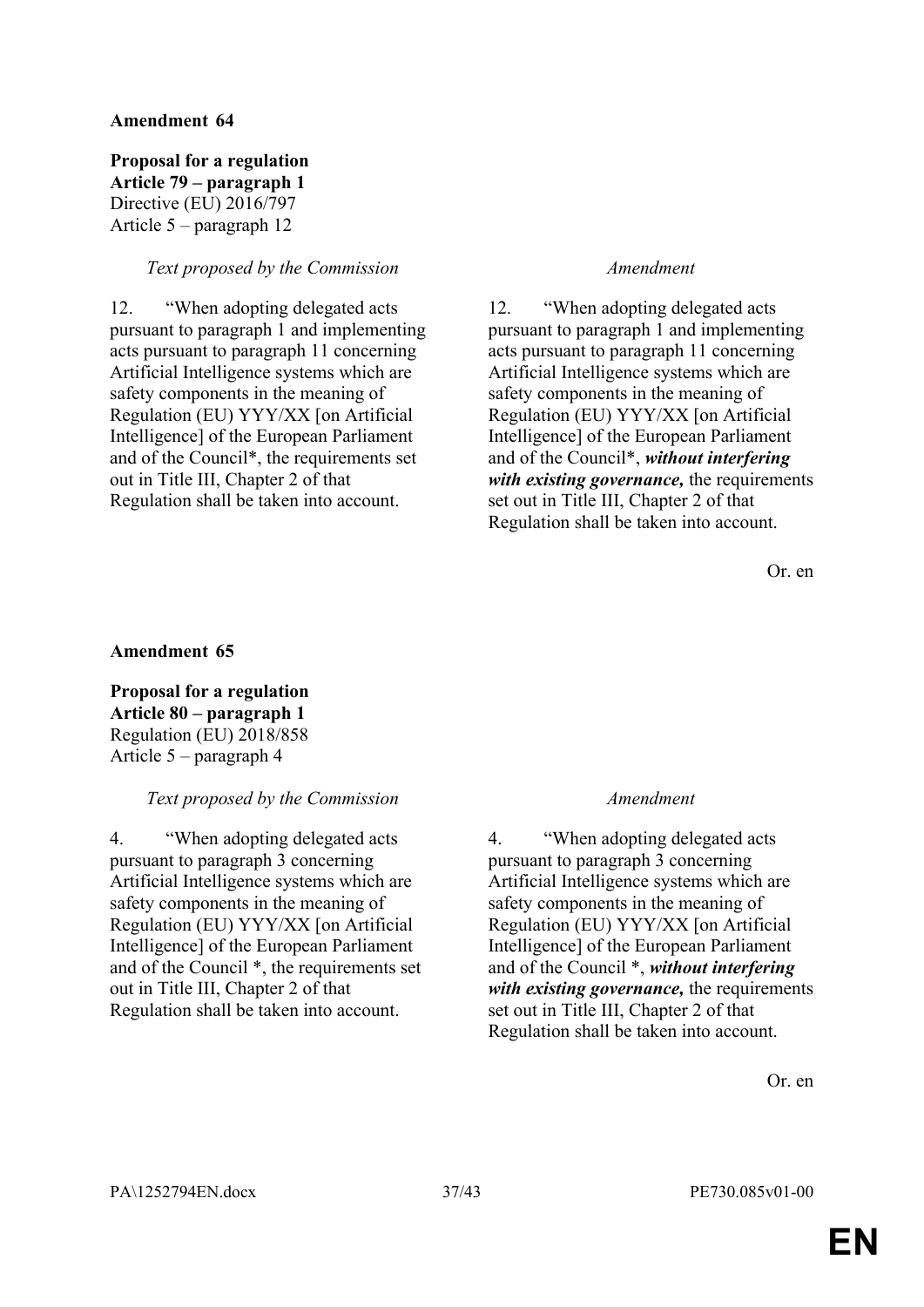**Proposal for a regulation Article 81 – paragraph 1 – point 1** Regulation (EU) 2018/1139 Article 17 – paragraph 3

### *Text proposed by the Commission Amendment*

3. "Without prejudice to paragraph 2, when adopting implementing acts pursuant to paragraph 1 concerning Artificial Intelligence systems which are safety components in the meaning of Regulation (EU) YYY/XX [on Artificial Intelligence] of the European Parliament and of the Council\*, the requirements set out in Title III, Chapter 2 of that Regulation shall be taken into account.

\* Regulation (EU) YYY/XX [on Artificial Intelligence] (OJ …).

 $\frac{1}{2}$  ,  $\frac{1}{2}$  ,  $\frac{1}{2}$  ,  $\frac{1}{2}$  ,  $\frac{1}{2}$  ,  $\frac{1}{2}$  ,  $\frac{1}{2}$  ,  $\frac{1}{2}$  ,  $\frac{1}{2}$  ,  $\frac{1}{2}$  ,  $\frac{1}{2}$  ,  $\frac{1}{2}$  ,  $\frac{1}{2}$  ,  $\frac{1}{2}$  ,  $\frac{1}{2}$  ,  $\frac{1}{2}$  ,  $\frac{1}{2}$  ,  $\frac{1}{2}$  ,  $\frac{1$ 

3. "Without prejudice to paragraph 2*, and to the certification, oversight and enforcement system referred to in Article 62 of this Regulation*, when adopting implementing acts pursuant to paragraph 1 concerning Artificial Intelligence systems which are safety components in the meaning of Regulation (EU) YYY/XX [on Artificial Intelligence] of the European Parliament and of the Council\*, *only* the requirements set out in Title III, Chapter 2 of that Regulation shall be taken into account.

\* Regulation (EU) YYY/XX [on Artificial Intelligence] (OJ …).

Or. en

#### **Amendment 67**

**Proposal for a regulation Article 81 – paragraph 1 – point 2** Regulation (EU) 2018/1139 Article 19 – paragraph 4

### *Text proposed by the Commission Amendment*

4. When adopting delegated acts pursuant to paragraphs 1 and 2 concerning Artificial Intelligence systems which are safety components in the meaning of Regulation (EU) YYY/XX [on Artificial Intelligence], the requirements set out in Title III, Chapter 2 of that Regulation shall be taken into account.

4. *Without prejudice to the certification, oversight and enforcement system referred to in Article 62 of this Regulation,* when adopting delegated acts pursuant to paragraphs 1 and 2 concerning Artificial Intelligence systems which are safety components in the meaning of Regulation (EU) YYY/XX [on Artificial Intelligence], *only* the requirements set out in Title III, Chapter 2 of that Regulation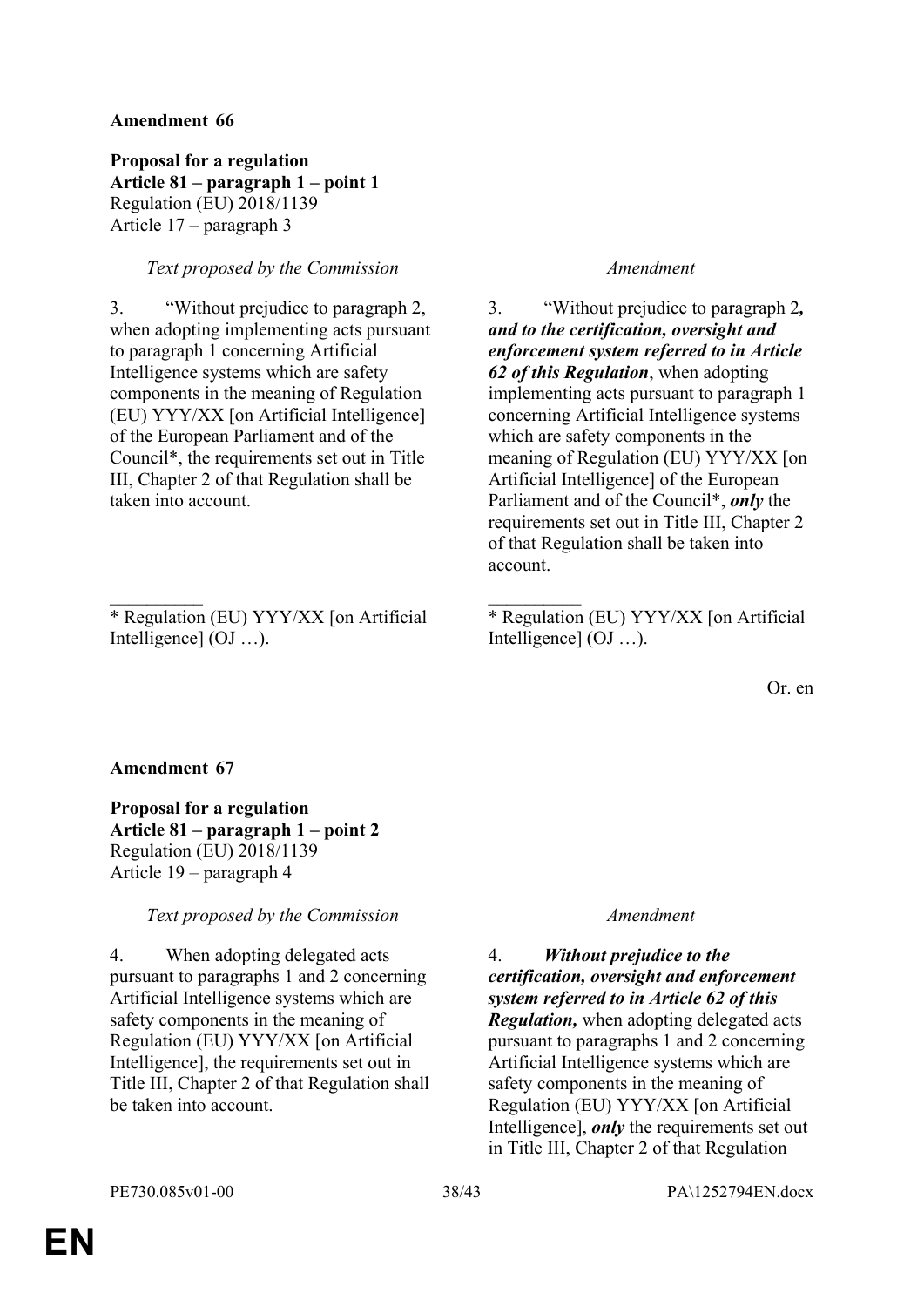Or. en

### **Amendment 68**

**Proposal for a regulation Article 81 – paragraph 1 – point 3** Regulation (EU) 2018/1139 Article 43 – paragraph 4

#### *Text proposed by the Commission Amendment*

4. When adopting implementing acts pursuant to paragraph 1 concerning Artificial Intelligence systems which are safety components in the meaning of Regulation (EU) YYY/XX [on Artificial Intelligence], the requirements set out in Title III, Chapter 2 of that Regulation shall be taken into account.

4. *Without prejudice to the certification, oversight and enforcement system referred to in Article 62 of this Regulation,* when adopting implementing acts pursuant to paragraph 1 concerning Artificial Intelligence systems which are safety components in the meaning of Regulation (EU) YYY/XX [on Artificial Intelligence], *only* the requirements set out in Title III, Chapter 2 of that Regulation shall be taken into account.

Or. en

### **Amendment 69**

**Proposal for a regulation Article 81 – paragraph 1 – point 4** Regulation (EU) 2018/1139 Article 47 – paragraph 3

*Text proposed by the Commission Amendment*

3. When adopting delegated acts pursuant to paragraphs 1 and 2 concerning Artificial Intelligence systems which are safety components in the meaning of Regulation (EU) YYY/XX [on Artificial Intelligence], the requirements set out in Title III, Chapter 2 of that Regulation shall be taken into account.

3. *Without prejudice to the certification, oversight and enforcement system referred to in Article 62 of this Regulation,* when adopting delegated acts pursuant to paragraphs 1 and 2 concerning Artificial Intelligence systems which are safety components in the meaning of Regulation (EU) YYY/XX [on Artificial Intelligence], *only* the requirements set out

PA\1252794EN.docx 39/43 PE730.085v01-00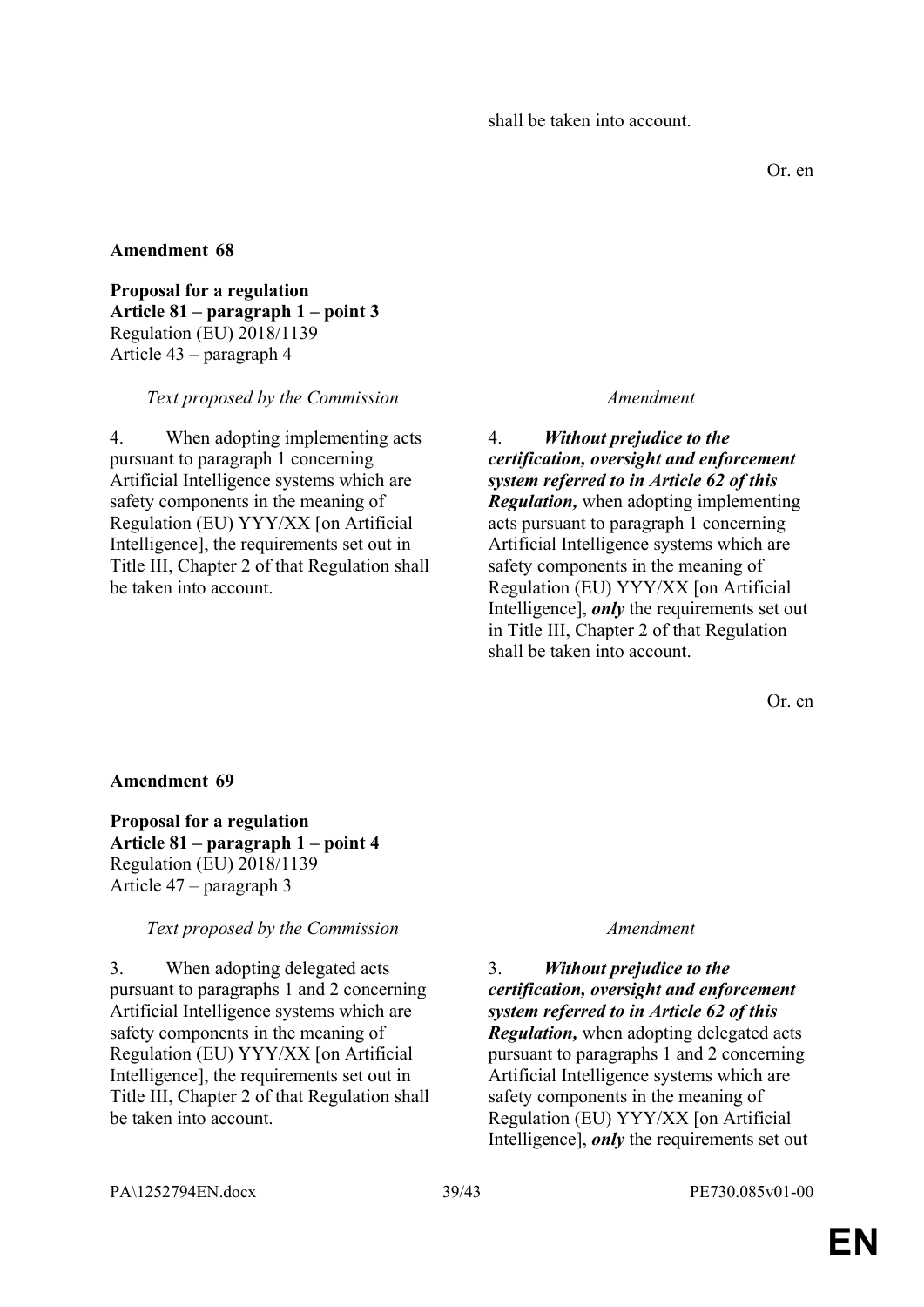Or. en

### **Amendment 70**

**Proposal for a regulation Article 81 – paragraph 1 – point 5** Regulation (EU) 2018/1139 Article 57 – paragraph 3

#### *Text proposed by the Commission Amendment*

When adopting those implementing acts concerning Artificial Intelligence systems which are safety components in the meaning of Regulation (EU) YYY/XX [on Artificial Intelligence], the requirements set out in Title III, Chapter 2 of that Regulation shall be taken into account.

### *Without prejudice to the certification, oversight and enforcement system referred to in Article 62 of this*

*Regulation,* when adopting those implementing acts concerning Artificial Intelligence systems which are safety components in the meaning of Regulation (EU) YYY/XX [on Artificial Intelligence], *only* the requirements set out in Title III, Chapter 2 of that Regulation shall be taken into account.*"*

Or. en

#### **Amendment 71**

**Proposal for a regulation Article 81 – paragraph 1 – point 6** Regulation (EU) 2018/1139 Article 58 – paragraph 3

*Text proposed by the Commission Amendment*

3. When adopting delegated acts pursuant to paragraphs 1 and 2 concerning Artificial Intelligence systems which are safety components in the meaning of Regulation (EU) YYY/XX [on Artificial Intelligence] , the requirements set out in Title III, Chapter 2 of that Regulation shall be taken into account.*.*

3. *Without prejudice to the certification, oversight and enforcement system referred to in Article 62 of this Regulation,* when adopting delegated acts pursuant to paragraphs 1 and 2 concerning Artificial Intelligence systems which are safety components in the meaning of Regulation (EU) YYY/XX [on Artificial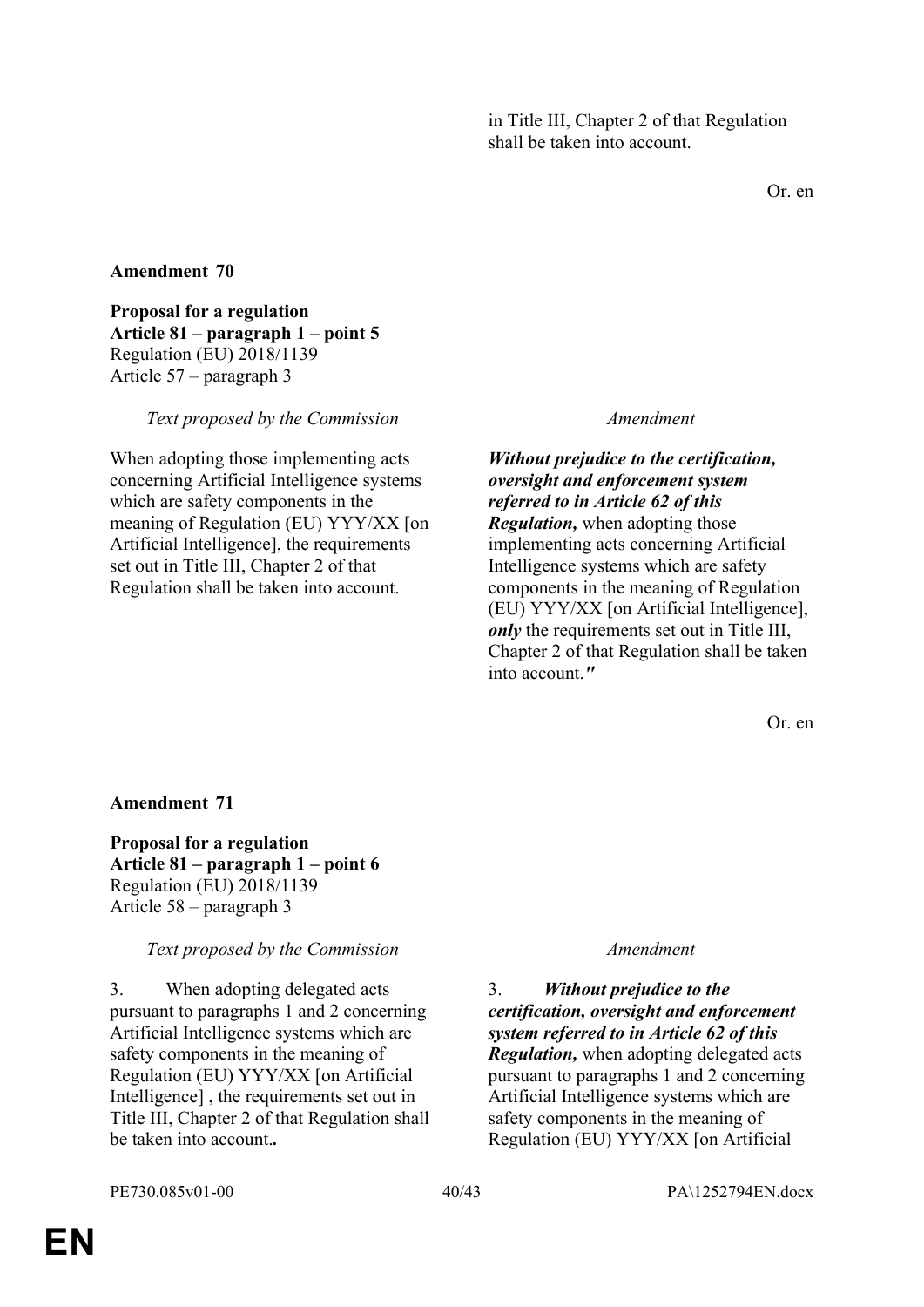Intelligence], *only* the requirements set out in Title III, Chapter 2 of that Regulation shall be taken into account.

Or. en

### **Amendment 72**

**Proposal for a regulation Article 82 – paragraph 1** Regulation (EU) 2019/2144 Article 11 – paragraph 3

*Text proposed by the Commission Amendment*

3. "When adopting the implementing acts pursuant to paragraph 2, concerning artificial intelligence systems which are safety components in the meaning of Regulation (EU) YYY/XX [on Artificial Intelligence] of the European Parliament and of the Council\*, the requirements set out in Title III, Chapter 2 of that Regulation shall be taken into account.

3. "When adopting the implementing acts pursuant to paragraph 2, concerning artificial intelligence systems which are safety components in the meaning of Regulation (EU) YYY/XX [on Artificial Intelligence] of the European Parliament and of the Council\*, *without interfering with existing governance,* the requirements set out in Title III, Chapter 2 of that Regulation shall be taken into account.

Or. en

#### **Amendment 73**

#### **Proposal for a regulation Article 84 – paragraph 7 a (new)**

*Text proposed by the Commission Amendment*

*7a. Any relevant future delegated or implementing acts to regulations listed in Annex II, section B, introducing mandatory requirements for High-Risk AI systems laid down in this Regulation, shall take into account the regulatory specificities of each sector and shall not overlap with existing governance, conformity assessment, and enforcement mechanisms and authorities established* 

PA\1252794EN.docx 41/43 PE730.085v01-00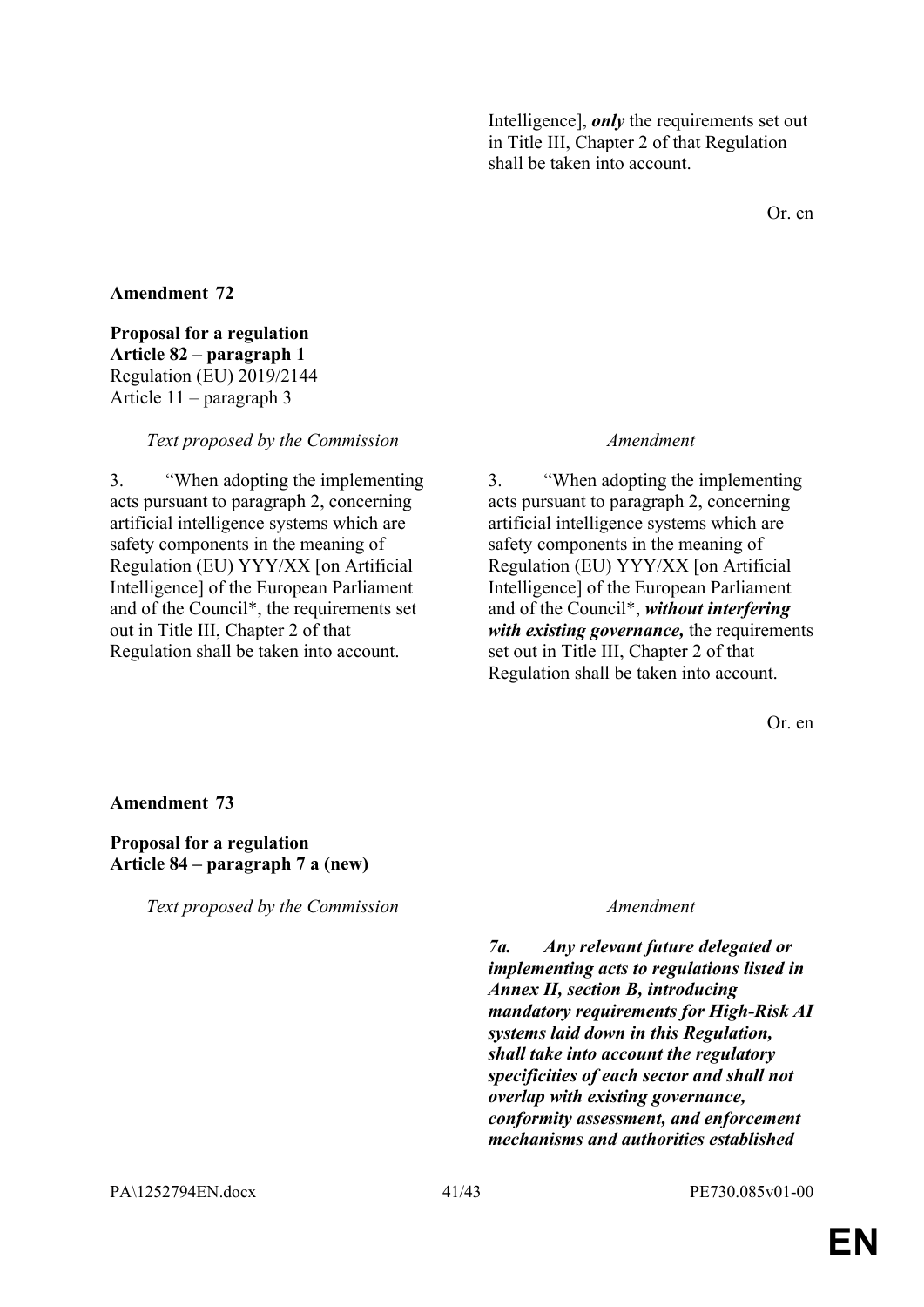*therein.*